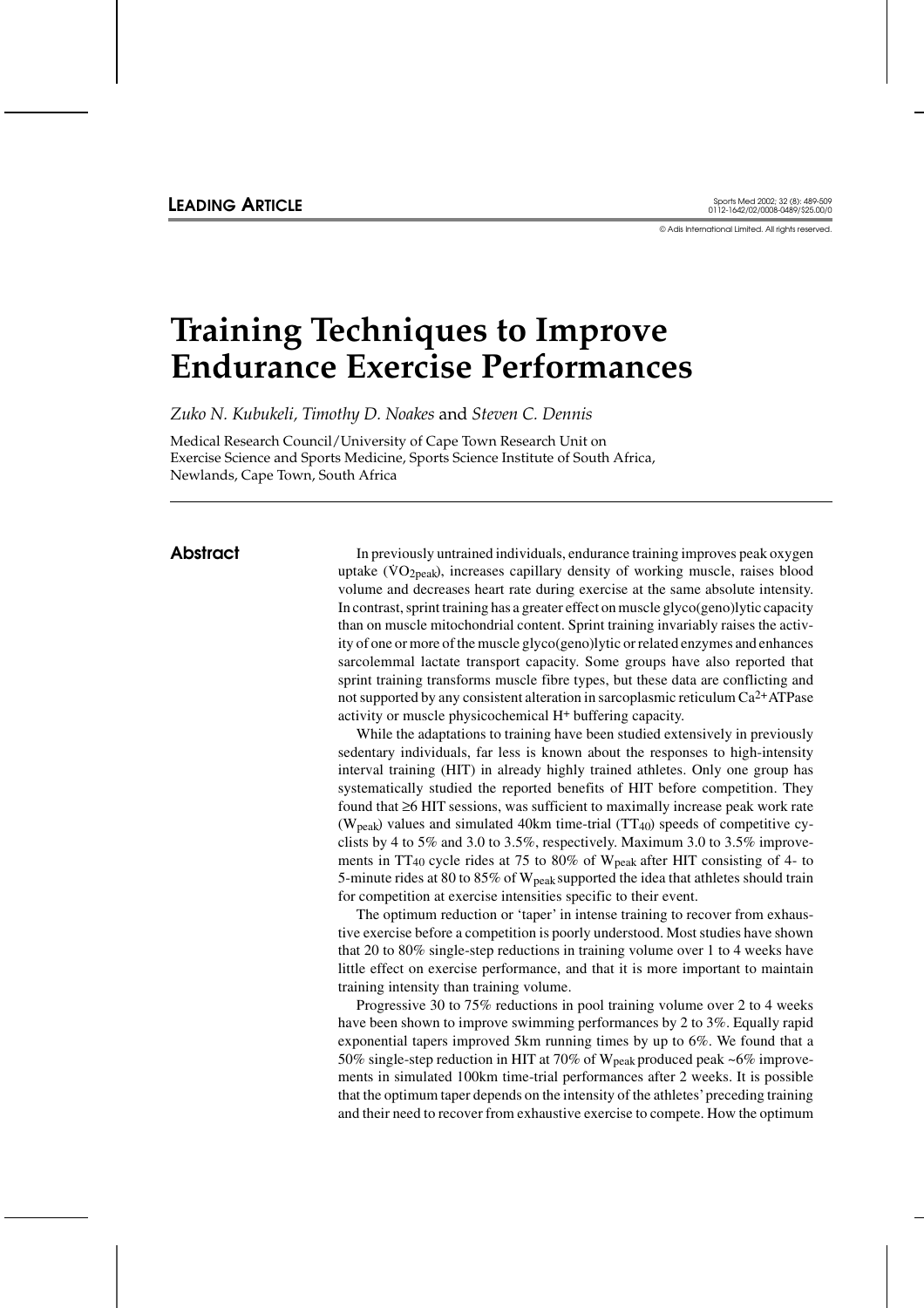duration of a taper is influenced by preceding training intensity and percentage reduction in training volume warrants investigation.

This paper compares the adaptations to endurance and sprint training in previously sedentary individuals to the effects of sustained high-intensity interval training (HIT) in already highly trained endurance athletes. In particular, two questions are addressed. The first is what duration and intensity of HIT maximally improves endurance exercise performance? The second is when should an athlete reduce or 'taper' HIT to fully recover from exhaustive exercise before a competition, without loosing fitness?

# **1. Effects of Endurance Training in Previously Less Trained Individuals**

Adaptations to endurance training in previously less trained individuals have been well characterised. Continuous low- to moderate-intensity exercise over several months primarily improves 'aerobic' capacity. Improvements in peak oxygen deroole explicity. Improvements in peak  $\alpha$ ygen uptake ( $\rm{VO_{2peak}}$ ) after endurance training are associated with changes in cardiovascular, muscular and metabolic responses to exercise.[1-3] Cardiovascular changes with endurance training include increases in working muscle capillary density, rises in blood volume and resultant decreases in heart rate at similar absolute exercise intensities.[4-7] Muscular changes with endurance training include greater muscle glycogen storage,[8] increases in  $Na^+$ -K<sup>+</sup> ATPase pump activity,<sup>[9-11]</sup> and rises in most mitochondrial enzymes, with little change in glycolytic enzymes.[12,13]

Studies of the metabolic effects of increases in muscle mitochondrial content with training have been reviewed elsewhere.<sup>[6,7,14-16]</sup> Increases in muscle mitochondrial content improve respiratory control sensitivity.<sup>[7,16]</sup> Lower cytosolic adenosine 5-diphosphate concentrations required for given rates of oxidative phosphorylation, more closely match the activation of glycogenolysis by displacements of the creatine kinase and adenylate kinase

equilibria to the demands of the mitochondria for pyruvate– and H+.

Similar arguments also apply to the mitochondrial re-oxidation of reduced cytosolic nicotinamide adenine nucleotide (NADH  $+$  H<sup>+</sup>) via the malate-aspartate shuttle. An increased mitochondrial content decreases the cytosolic NADH +  $H^+$ concentrations required for given rates of reducing equivalent transport into mitochondria. Lower cytosolic pyruvate and  $NADH + H^+$  concentrations limit the production and efflux of lactate by displacements of the lactate dehydrogenase and lactate translocase equilibria at high rates of carbohydrate oxidation, as briefly described in figure 1.[17-21]

Lower plasma lactate concentrations at similar relative work rates after endurance training are also due to a greater mitochondrial capacity to oxidise fat.[14] Higher rates of fat oxidation may potentially help to extend prolonged moderate endurance exercise by 'sparing' body carbohydrate stores.

## **2. Effects of High-Intensity Sprint Training in Previously Untrained Individuals**

In contrast, high-intensity sprint training may have less effect on the muscle mitochondrial content of previously untrained individuals and more effect on their muscle glyco(geno)lytic capacity than endurance training. While sprint training does not always increase muscle mitochondrial enzyme activities, it invariably raises the activity of one or more of the muscle glyco(geno)lytic enzymes $[22]$ (table I). Comparisons of sprint training with endurance training in previously untrained individuals have also suggested that sprint training has a greater effect on enzymes associated with glyco- (geno)lysis than on mitochondrial enzymes. All three studies<sup>[11,23,24]</sup> in table II showed that sprint training increased phosphofructokinase or adenylate activities without raising mitochondrial, citrate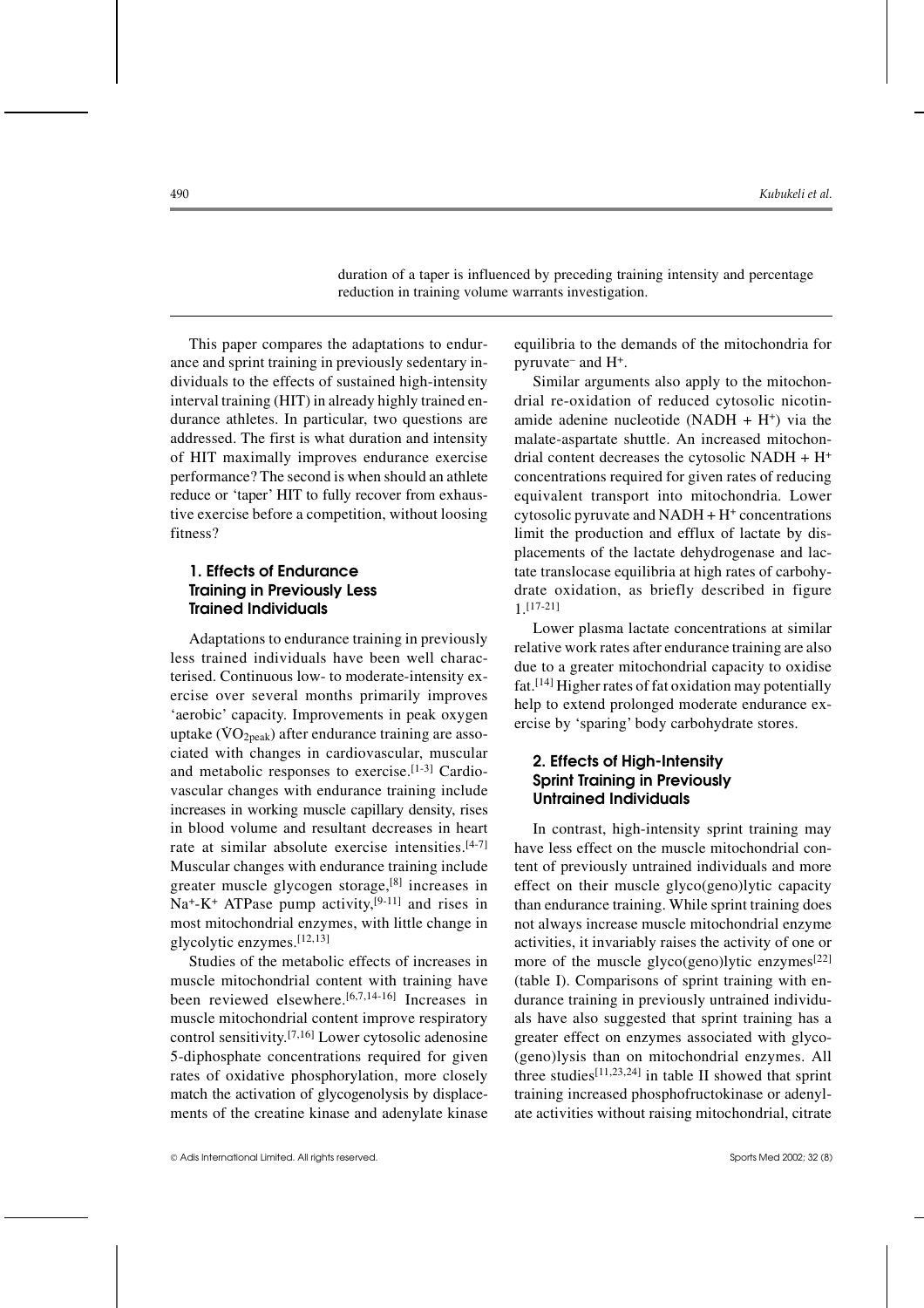synthase, succinate dehydrogenase, malate dehydrogenase or 3-hydroxyacyl CoA dehydrogenase activities. Rises in mitochondrial enzyme activities or reductions in plasma lactate concentrations and respiratory exchange ratios at the same relative exercise intensity were only observed in the corresponding endurance-trained groups.

In two of the studies<sup>[11,24]</sup> in table II, only endurance training improved  $\sqrt[3]{O_{2\text{peak}}}$ , but in the other study by Gorostiaga et al.,<sup>[23]</sup> sprint training produced the greatest increase in  $\text{VO}_{2\text{peak}}$ . In the latter study, participants either performed thirty 30-second rides at  $100\%$  of  $\text{VO}_{2\text{peak}}$  in 30 minutes or they cycled continuously at  $50\%$  of  $\rm{VO}_{2peak}$  for 30 minutes. Unfortunately, comparisons between training regimens have to be interpreted with caution. Fifteen minutes of intermittent exercise at 100% of  $\rm{VO_{2peak}}$  is a far greater training stimulus than 30 minutes of continuous exercise at 50% of  $\rm WO_{2peak}.$ <sup>[38-40]</sup> Whereas trained cyclists can ride for hours at  $50\%$  of  $\text{VO}_{2\text{peak}}$ , they can cycle for only a few minutes at  $100\%$  of  $\rm \dot{VO}_{2peak}$ .

Generally higher exercise intensities in sprint training than in endurance training have led to a question of whether sprint training interconverts slow-twitch (type I), fast-twitch oxidative (type IIa) and fast-twitch glycolytic (type IIb) muscle fibres. While endurance training has little effect on



**Fig. 1.** The production and efflux of lactate by displacements of the lactate dehydrogenase and lactate translocase equilibria at high rates of carbohydrate oxidation. **NADH + H**<sup>+</sup> = reduced cytosolic nicotinamide adenine nucleotide.

type I, IIa and IIb fibre compositions and transformations, $[6,41]$  there are conflicting reports on the conversion of muscle fibres after sprint training. Some groups have found either no conversion in fibre types or a transformation of type II to I fibres (table III). Other groups have observed a conversion of type I to IIa fibres with, in some cases, a transformation of type IIb to IIa fibres or an increase in IIa myosin heavy chain isoform expression within type IIb fibres (table III). It is also possible that with training there is an increased myosin light chain or ATPase expression designed to increase the cross-bridge cycle rate. The changes could be mechanical rather than structural. In addition, the inconsistent 6 to 10% changes in fibre types after sprint training could have resulted from regional differences in the composition of fibre types within a muscle.<sup>[42,43]</sup> Such changes are within the  $\sim$ 12% coefficient of variation of fibretype determinations in needle biopsies from the same muscle<sup>[44]</sup> and may not be entirely caused by alterations in fibre types.

It is also questionable whether endurance or sprint training significantly affects muscle sarcoplasmic reticulum (SR)  $Ca^{2+}$  re-uptake capacity. Most studies have shown that muscle SR  $Ca^{2+}$ ATPase (pump) activity is unaffected by training (table IV). The only exceptions were the studies by Green et al.<sup>[51]</sup> and Hunter et al.<sup>[52]</sup> Green et al.<sup>[51]</sup> found that sprint training helped to maintain SR  $Ca^{2+}$  re-uptake capacity during exercise through a mechanism that was independent of any change in SR  $Ca^{2+}$  ATPase activity. Hunter et al.<sup>[52]</sup> observed that sprint training improved the low SR  $Ca^{2+}$ ATPase activities of nine elderly women but had no effect on the higher SR  $Ca^{2+}$  ATPase activities of ten younger women.

Sprint training may also not reduce the intramuscular acidosis that interferes with excitationcontraction coupling in exhaustive exercise*.* [54] While trained sprinters have been shown to have a greater muscle physicochemical H+ buffering capacity  $(\beta_m)$  than endurance athletes or sedentary individuals,  $[19,41,55]$  such findings have to be inter-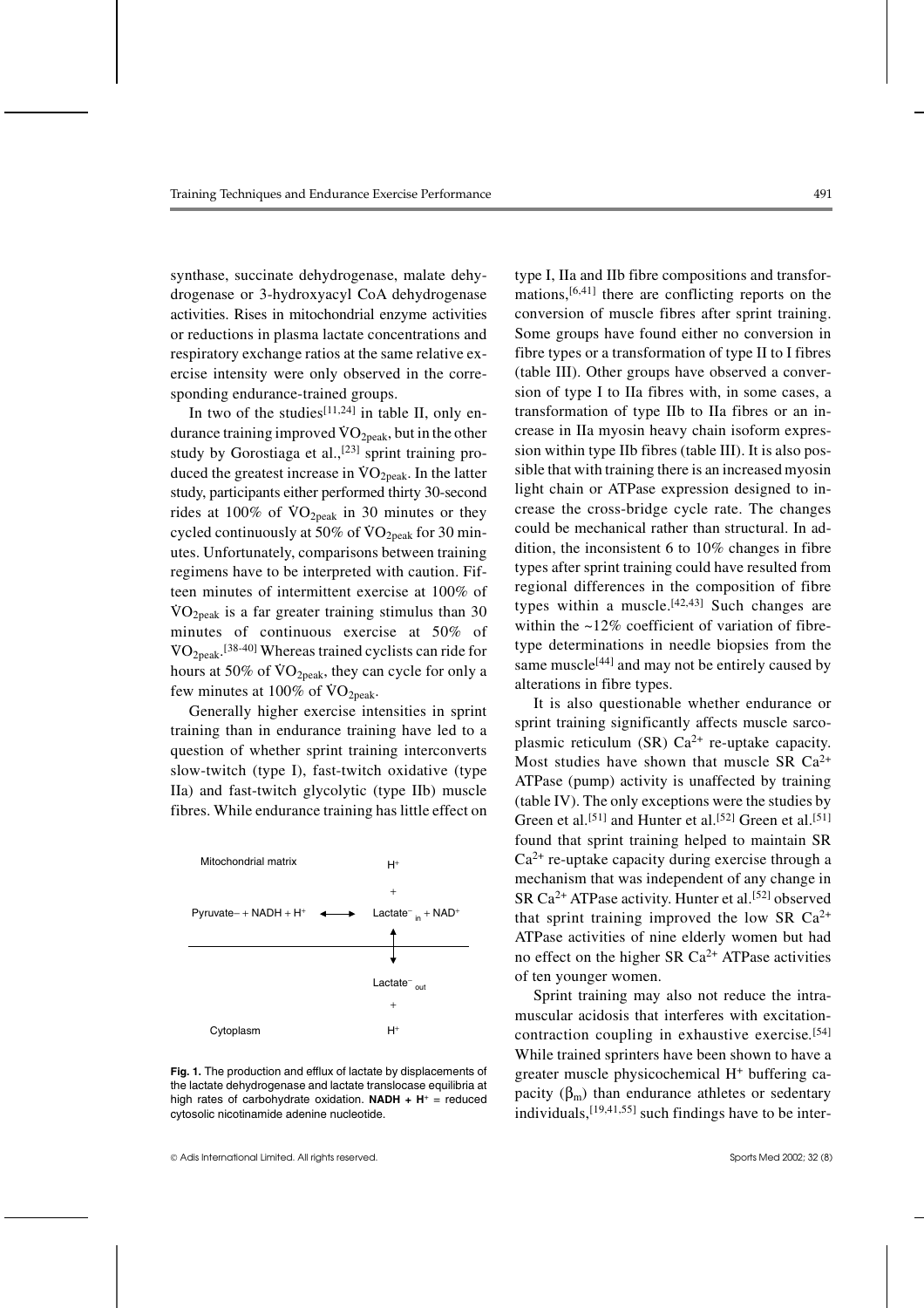| Training regimens                                                                                                                  | n  | Enzyme changes                                        |                                        |                                                      | Reference |
|------------------------------------------------------------------------------------------------------------------------------------|----|-------------------------------------------------------|----------------------------------------|------------------------------------------------------|-----------|
|                                                                                                                                    |    | glycolytic                                            | mitochondrial <sup>b</sup>             | other <sup>c</sup>                                   |           |
| 30-80 sprints and 100-500m runs at max, 3-4/wk<br>for 32wk                                                                         | 16 | GP, GS, PFK, PK $\uparrow$ ;<br>$LDH \leftrightarrow$ |                                        | $CK \leftrightarrow$                                 | 25        |
| $2 \times 30$ sec 1 leg max isokinetic exercise, 4/wk for 7wk                                                                      | 5  | GP, PFK $\uparrow$ : LDH $\leftrightarrow$            | MDH, SDH $\uparrow$                    | CK T                                                 | 28        |
| 20-40 $\times$ 30-80m sprints at ~95% max, 2-3/wk for 6wk                                                                          | 9  | $GP$ : PFK $\leftrightarrow$                          | $CS \downarrow$                        | $AK \leftrightarrow$                                 | 29        |
| 20-60 min sprint training at 100% HR <sub>peak</sub> 4/wk for 12wk                                                                 | 12 | PFK 1                                                 | $SDH \leftrightarrow$                  |                                                      | 24        |
| $15 \times 10$ sec sprints at ~350% VO <sub>2peak</sub> , 3/wk for 6wk<br>then 2/day for wk                                        | 11 | LDH, PFK $\uparrow$                                   | CS, HAD $\uparrow$                     | $CK$ , GPX, GR $\uparrow$ ;<br>$SOD \leftrightarrow$ | 26        |
| $2-6 \times 15$ and 30 sec max sprints, 2-3/wk for 6wk                                                                             | 11 | PFK 1                                                 | CS T                                   |                                                      | 27        |
| 16 $\times$ 5 sec sprints at 80% F <sub>max</sub> 4/wk for 7wk                                                                     | 10 | $HK \leftrightarrow$ : LDH, PFK $\uparrow$            | CS, HAD $\leftrightarrow$              |                                                      | 30        |
| $30 \times 5$ sec sprints, 4/wk for 7wk                                                                                            | 8  | GP, LDH, PFK $\uparrow$                               | CS, HAD $\leftrightarrow$              | AK T                                                 | 31        |
| $4-10 \times 30$ sec sprints (Wingate), 3/wk for 7wk                                                                               | 12 | HK, PFK $\uparrow$                                    | CS, MDH, SDH 1                         |                                                      | 32        |
| $8 \times 20$ -30 sec sprints at 90% max speed, 3/wk for 5wk                                                                       | 4  | GAPDH, GP, LDH,<br>PFK 1                              | MDH $\uparrow$ , SDH $\leftrightarrow$ |                                                      | 33        |
| 30-40 sec 1 leg sprints at 150% of 1 leg VO2max,<br>5/wk for 4wk                                                                   | 13 |                                                       | SDH 1                                  |                                                      | 34        |
| $8 \times 30$ sec sprints at HPR, 4/wk for 8wk                                                                                     | 8  | PFK 1                                                 |                                        |                                                      | 35        |
| $25 \times 30$ min rides at 70% HR $_{\text{max}}$ reserve and<br>$35 \times 15$ -90 sec sprints at ~65% W <sub>peak</sub> in 15wk | 19 | HK, LDH, PFK $\uparrow$                               | HAD, MDH,<br>OGDH 1                    | $CK \leftrightarrow$                                 | 36        |
| $\sim$ 30 $\times$ 5 sec sprints at $\sim$ 22 km/h, 3-4/wk for 8wk                                                                 | 4  |                                                       |                                        | ATPase, AK, CK $\uparrow$ 37                         |           |

**Table I.** Effect of interval training on muscle enzyme changes in previously untrained individuals<sup>a</sup>

a Initial VO<sub>2peak</sub> values of the participants in most of these studies were about 50 ml/min/kg. With the exception of references<sup>[25-27]</sup> all the training regimens improved running or cycling sprint performances.

b Mitochondrial tricarboxylate cycle and β-oxidation enzymes.

c AK and CK are enzymes that assist in the provision of energy in the first few seconds of a sprint. GPX, GR and SOD are enzymes involved in anti-oxidant defence.

**AK** = adenylate kinase; **ATPase** = adenosine triphosphatase; **CK** = creatine phosphokinase**; CS** = citrate synthase; **F**max = optimal force corresponding to maximal power output; **GAPDH** = glyceraldehyde-3-phosphate dehydrogenase; **GP** = glycogen phosphorylase; **GPX** = glutathione peroxidase; **GR** = glutathione reductase; **GS** = glycogen synthase; **HAD** = 3-hydroxyacyl CoA dehydrogenase; **HK** = hexokinase; **HPR** = highest pedalling resistance; **HR**max = maximal heart rate; **HR**peak = peak heart rate; **LDH** = lactate dehydrogenase; **max** = maximum; **MDH** = malate dehydrogenase; **n** = number of study participants; **OGDH** = 2-oxogluterate dehydrogenase; **PFK** = phosphofructokinase; **PK** = pyruvate kinase; **SDH** = succinate dehydrogenase; **SOD** = superoxide dismutase; V. **<sup>O</sup>**2max = maximal oxygen uptake; V. **O**2peak**,** = peak oxygen uptake; **Wpeak** = peak sustained power outputs; ↓ indicates decreased; ↑ indicates increased; ↔ indicates unchanged.

preted with caution. Cross-sectional studies carry a risk of biological selection. Several groups have found that sprint performances are related to percentage of type II fibres<sup>[56-59]</sup> and that percentage of type II fibres correlates with  $\beta_m$  in men<sup>[44,52,60,61]</sup> and in rats.[62] More reliable, longitudinal studies[35,63-65] have shown that sprint training either increased or had no effect on  $\beta_m$  in previously untrained individuals (table V), but improved power output. Sprint training was also found to have no influence on two muscle metabolites that contribute to  $β<sub>m</sub>$  (table V). One metabolite was the β-alanylhistidine dipeptide, carnosine. Carnosine

and protein histidine residues buffer intracellular  $H<sup>+</sup>$  ions in the physiological pH range of 6 to 8. Another metabolite was creatine phosphate (CrP). As CrP is broken down to help maintain ATP levels in rapidly working muscles inorganic phosphate  $(P_i^2)$  accumulation increases intracellular H<sup>+</sup> buffering capacity.

Unbuffered H+ then leaves muscle cells via sarcolemmal  $Na^+/H^+$  exchange and  $H^+$ -lactate<sup>-</sup> cotransport. Several groups have shown that training enhances sarcolemmal monocarboxylate transport (MCT) capacity in rats<sup>[66-68]</sup> and humans.<sup>[47,69,70]</sup> Pilegaard et al. $[47]$  found that 8 weeks of sprint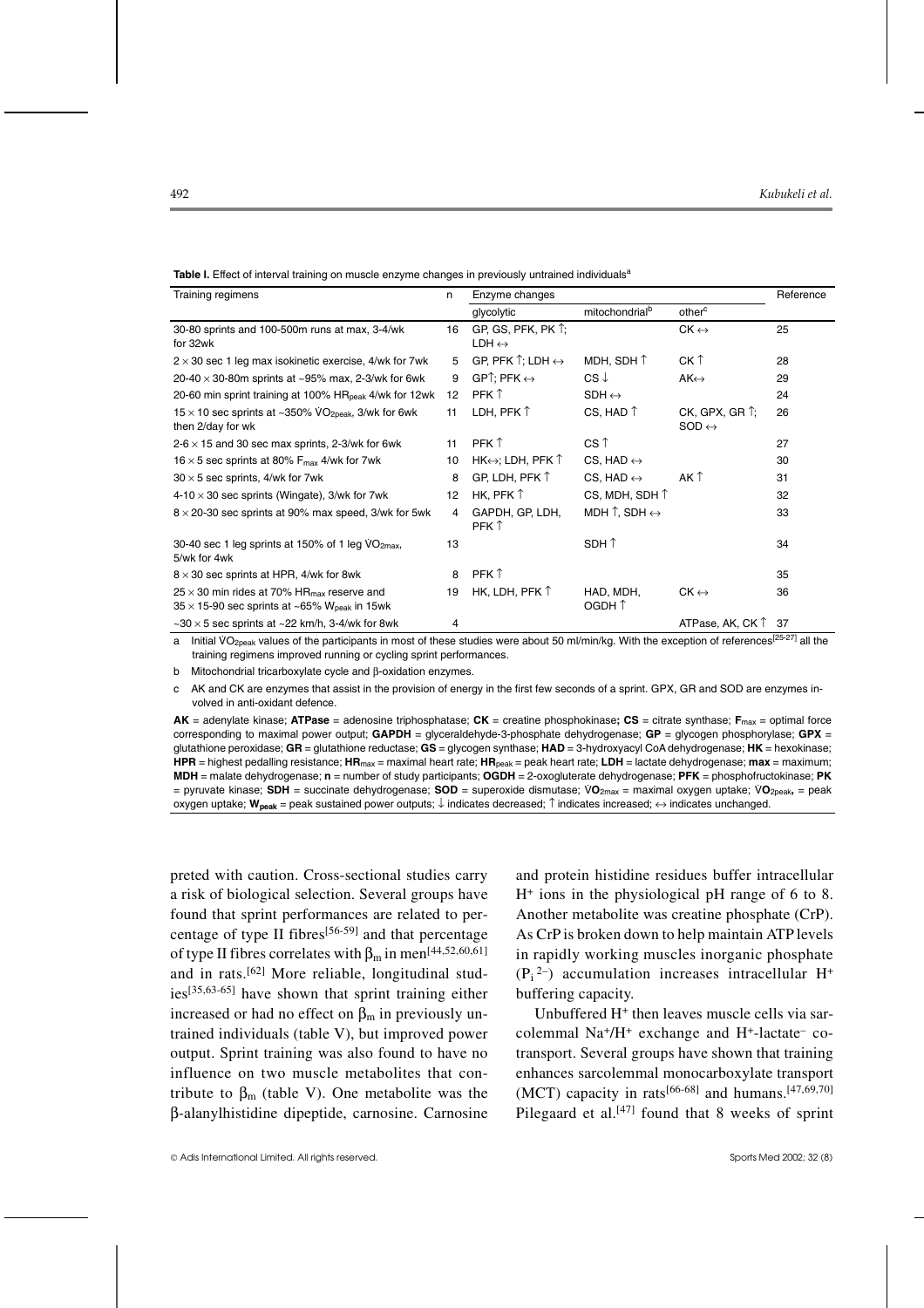training (table V) increased human skeletal muscle MCT1 and MCT4 content by about 70 and 30%, respectively.

The same group<sup>[47]</sup> also found that training increased the number of sarcolemmal Na+/K+ ATPase pumps by about 13%. Most studies have shown that endurance or sprint training improves muscle  $Na<sup>+</sup>/K<sup>+</sup> ATPase activity and K<sup>+</sup> re-uptake capacity$ by 15 to 20% in previously untrained individuals (table VI).

## **3. Effects of Sustained High-Intensity Interval Training in Well-Trained Athletes**

While the physiological adaptations to training have been studied extensively in previously untrained participants, far less is known about the responses to 4 to 6 weeks of sustained HIT in already well-trained athletes. Current ideas on the benefits of HIT before competition are derived mainly from the subjective observations and experiences of athletes in the field.

Perhaps the first study of physiological adaptations to increases in training intensity was by Acevedo and Goldfarb<sup>[74]</sup> in 1989 (table VII). Their participants were seven competitive long-distance runners who underwent 8 weeks of HIT at 90 to 95% of peak heart rate. HIT significantly improved

their 10km running performances by  $\approx 3.0\%$  from 35:27 to 34:24 min:sec and increased their 'supramaximal' running endurance by ~20% from 19:25 to 23:18 min:sec, independently of any change in  $\sqrt[3]{O_{2\text{peak}}}$ . Others have also shown that increases in training volume improve the performances of trained athletes without altering  $\text{VO}_{2\text{peak}}$ . [75-78] Subsequently, Westgarth-Taylor et al.,<sup>[79]</sup> Lindsay et al.<sup>[80]</sup> and Weston et al.<sup>[81]</sup> studied the effects of HIT in 20 male competitive cyclists (table VII). The cyclists were all riding an average of 300 km/wk and had  $\text{VO}_{2\text{peak}}$  values of  $\geq 65$  ml/min/kg and peak sustained power outputs [peak work rate  $(W_{peak})$ ] of  $\sim$  400W, or  $\sim$  5 W/kg. Before any intervention, each cyclist performed several laboratory tests on separate occasions to ensure that his athletic performances were stable. One test was an ~1-minute ride to fatigue at 150% of  $W_{peak}$  (T<sub>F150</sub>). Another test was an ~10-minute incremental ride to exhaustion for determinations of  $VO_{2peak}$  and  $W_{peak}$ , as described by Hawley and Noakes.[82] A third test was a 50- to 60-minute simulated 40km time trial  $(TT_{40})$  on the participant's own bicycle, as described by Palmer et al.<sup>[83]</sup> The cyclists' mean baseline performances and their individual coefficients of variation (in parenthesis) in the  $T_{F150}$ , W<sub>peak</sub> and  $TT_{40}$ tests were ~60.5 seconds  $(2.1\%)$ , 411W  $(1.3\%)$  and 56.7 minutes (0.9%), respectively.

Table II. Comparison of the effects of interval or endurance training on changes in muscle enzymes, exercise metabolism and peak oxygen rable in companion of the chock of interval of order<br>uptake (VO<sub>2peak</sub>) in previously untrained individuals<sup>a</sup>

| Training regimens                                                                    | n | Enzyme and metabolic changes <sup>b</sup>                                           | $\rm\dot{VO}_{2peak}$ | Reference |
|--------------------------------------------------------------------------------------|---|-------------------------------------------------------------------------------------|-----------------------|-----------|
| $3 \times 6$ -8 RMs, 3/wk for 12wk                                                   | 9 | HK, HAD, MDH $\leftrightarrow$ ; PFK $\uparrow$                                     | $\leftrightarrow$     | 11        |
| 1 $\times$ 2h ride/day at 68% VO <sub>2peak</sub> , 5-6/wk for 11wk                  |   | HK, HAD, MDH, PFK $\uparrow$                                                        |                       |           |
| 20-60 min sprint training, 4/wk for 12wk                                             | 6 | PFK $\uparrow$ : SDH $\leftrightarrow$                                              |                       | 24        |
| $2 \times \sim 20$ min runs at 60-90% HR <sub>max</sub> , 4/wk for 12wk              | 6 | PFK. SDH 1                                                                          |                       |           |
| $15 \times 30$ sec sprints at 100% $\sqrt{O_{2\text{peak}}}$ in 30 min, 3/wk for 8wk | 6 | AK 1; CS, plasma [lactate],<br>RER at 70% $VO_{2peak} \leftrightarrow$              |                       | 23        |
| 30 min rides at 50% VO <sub>2peak</sub> , 3/wk for 8wk                               | 6 | $AK \leftrightarrow$ , CS $\uparrow$ ; plasma [lactate],<br>RER at 70% $VO_{2peak}$ |                       |           |

a lnitial VO<sub>2peak</sub> values of the participants in most of these studies were again about 50 ml/min/kg.

b HK and PFK are glycolytic enzymes. CS, SDH, MDH and HAD are mitochondrial tricarboxylate cycle and β-oxidation enzymes. AK is an enzyme that catalyses an amplification reaction to activate glyco(geno)lysis.

**AK** = adenylate kinase; **CS** = citrate synthase; **HAD** = 3-hydroxyacyl CoA dehydrogenase; **HK** = hexokinase; **HR**max = maximal heart rate; **MDH** = malate dehydrogenase; **n** = number of participants; **PFK** = phosphofructokinase; **RER** = respiratory exchange ratio; **RMs** = repeated maximum contractions; **SDH** = succinate dehydrogenase; ↓ indicates decreased; ↑ indicates increased; ↔ indicates unchanged.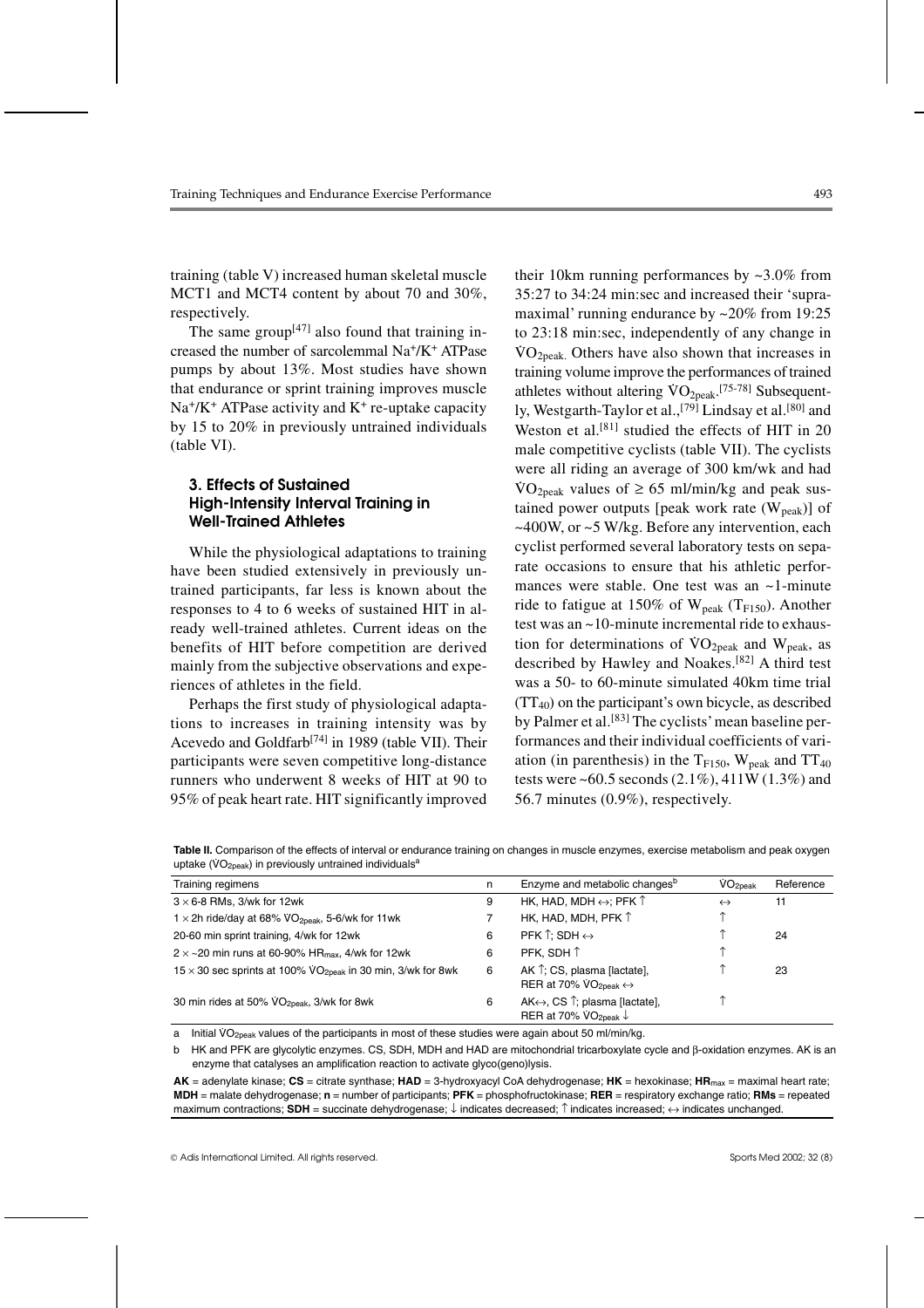| 11 1 Y 1 Y 1 Y 1 Y 1 Y 1 Y                                                  |                |                                                                     |                   |           |
|-----------------------------------------------------------------------------|----------------|---------------------------------------------------------------------|-------------------|-----------|
| Training regimens                                                           | n              | Fibre-type transformations <sup>a</sup>                             | Peak              | Reference |
|                                                                             |                |                                                                     | performances      |           |
| 30-80m and 100-500m max runs, 3-4/wk for 32wk                               | 16             | $lla, b, c \rightarrow l$                                           | $\leftrightarrow$ | 25        |
| $2 \times 30$ sec 1 leg max isokinetic exercise, 4/wk for 7wk               | 5              | $\mathsf{IIb} \rightarrow \mathsf{IIa} \leftarrow \mathsf{I}$       |                   | 28        |
| 20-40 $\times$ (30-80m) max sprints, 2-3/wk for 6wk                         | 9              | $lla \leftarrow$                                                    |                   | 29        |
| $2-6 \times 15$ and 30 sec max sprints, 2-3/wk for 6wk                      | 11             | $lla \leftarrow I$                                                  | $\leftrightarrow$ | 27        |
| 16 $\times$ 5 sec sprints at 80% F <sub>max</sub> 4/wk for 7wk              | 10             | $Ilb \rightarrow l$                                                 |                   | 30        |
| $15 \times 5$ sec sprints, 4/wk for 9wk                                     | 7              | Some $IIb \rightarrow IIa \rightarrow I$ .                          |                   | 31        |
|                                                                             |                | Others IIb $\rightarrow$ IIa $\leftarrow$ I                         |                   |           |
| 30-40 sec sprints at 150% 1 leg $VO_{2max}$ , 5/leg/wk for 4wk              | 13             | 1la and ↓IIb                                                        |                   | 34        |
| $\sim$ 30 $\times$ 5 sec sprints at $\sim$ 22 km/h, 3-4/wk for 8wk          | 4              | No change                                                           |                   | 37        |
| $24 \times 3$ sec sprints, 4/wk for 5wk, 6th week 39 $\times$ 3 sec sprints | $\overline{7}$ | No change                                                           |                   | 46        |
| $2-5 \times 1$ min leg extensions 3 times, 3-5/wk for 8wk                   | $\overline{7}$ | No change                                                           |                   | 47        |
| $3 \times 30$ sec (Wingate) sprints, 2-3/wk for 6wk                         | 11             | No change;                                                          | $\leftrightarrow$ | 42        |
|                                                                             |                | but IIb →IIa MHC expression                                         |                   |           |
| $25 \times 30$ min rides and $35 \times 15$ -90 sec sprints in 15wk         | 24             | $Ilb \rightarrow l$                                                 | Not determined    | 48        |
| $15 \times 10$ sec sprints, 3/wk for 6wk then 14/wk for 1wk                 | 11             | $\mathsf{II}\mathsf{b}\to\mathsf{II}\mathsf{a}\leftarrow\mathsf{I}$ | $\leftrightarrow$ | 45        |
| 2-3h sprints/day, 6/wk for 12wk                                             | 6              | Only IIa $\leftarrow$ I;                                            |                   | 49        |
|                                                                             |                | but IIb $\rightarrow$ IIa $\leftarrow$ I MHC expression             |                   |           |
| $3 \times 30$ sec (Wingate) sprints, 2-3/wk for 4-6wk                       | 15             | IIa ←I                                                              | $\leftrightarrow$ | 50        |
|                                                                             | .              | [45]                                                                |                   |           |

**Table III.** Effect of interval training on muscle fibre-type transformations and maximum exercise performances in previously untrained individuals

a Histochemically identified type IIb muscle fibres contain both IIb and IIa isoforms.<sup>[45]</sup>

**I** = slow-twitch oxidative muscle fibres; **IIa** = fast-twitch oxidative muscle fibres; **IIb** = fast-twitch glycolytic muscle fibres; **IIc** = IIx, type II characteristics, not well defined; F<sub>max</sub> = optimal force corresponding to maximal power output; max = maximum; MHC = myosin heavy chain; **n** = number of participants; VO<sub>2max</sub> = maximal oxygen uptake; ↓ indicates decreased; ↑ indicates improved maximal exercise performances; not worker and a service and a service performances; NO<sub>2max</sub> = maximal oxygen upt ← indicates direction of transformation; → indicates direction of transformation; ↔indicates unchanged maximal exercise performances.

After baseline testing, the cyclists replaced  $15 \pm$ 2% (mean  $\pm$  standard deviation) of their  $\approx 300$ km/wk endurance training with 6 to 12 sessions of HIT. HIT sessions took place once or twice a week for up to 6 weeks and consisted of six to nine 5 minute cycle rides at 80% of  $W_{peak}$  (~86%  $VO_{2peak}$ ) separated by 1-minute rests. After every three or four HIT sessions over 2 weeks, the cyclists performed a further  $W_{peak}$  test and the exercise intensity of any subsequent HIT sessions was increased to 80% of the new (higher)  $W_{peak}$  value.  $T_{F150}$  and  $TT_{40}$  tests were also repeated at regular intervals to monitor the time-course of the effects of HIT on cycling performance.

In the study of Lindsay et al., $[80]$  three and six HIT sessions over 2 and 4 weeks increased the cyclists' times to fatigue at 150% of  $W_{\text{peak}}$  by ~12% and 22%. The same HIT programme also improved the cyclists' W<sub>peak</sub> values by  $\sim$ 1.6% (not significant) and 4.3%. Similar rises in cyclists'  $W_{\text{peak}}$  values after HIT were also found in a follow-up study, from the same laboratory, by Westgarth-Taylor et al.[79] They showed that 4, 8 and 12 HIT sessions over 2, 4 and 6 weeks increased  $W_{peak}$  values by  $\sim$ 3.7, 4.2 and 4.9%, respectively. In comparing these two studies, Hawley et al. $[84]$  concluded that the 4 to 5% increases in  $W_{peak}$  values after four to six HIT sessions were not further improved by >6 HIT sessions.

Improvements in  $TT_{40}$  cycling performances with HIT also reached an asymptote after ~6 HIT sessions. Data from the studies of Lindsay et al.<sup>[80]</sup> and Westgarth-Taylor et al.<sup>[79]</sup> (reported by Hawley et al.[84]) showed that 6, 8 and 12 HIT sessions all decreased  $TT_{40}$  cycling times by 3.0 to 3.5% (table VII). Typical, 90- to 120-second improvements in  $TT_{40}$  cycling times after HIT were caused by the participants being able to sustain significantly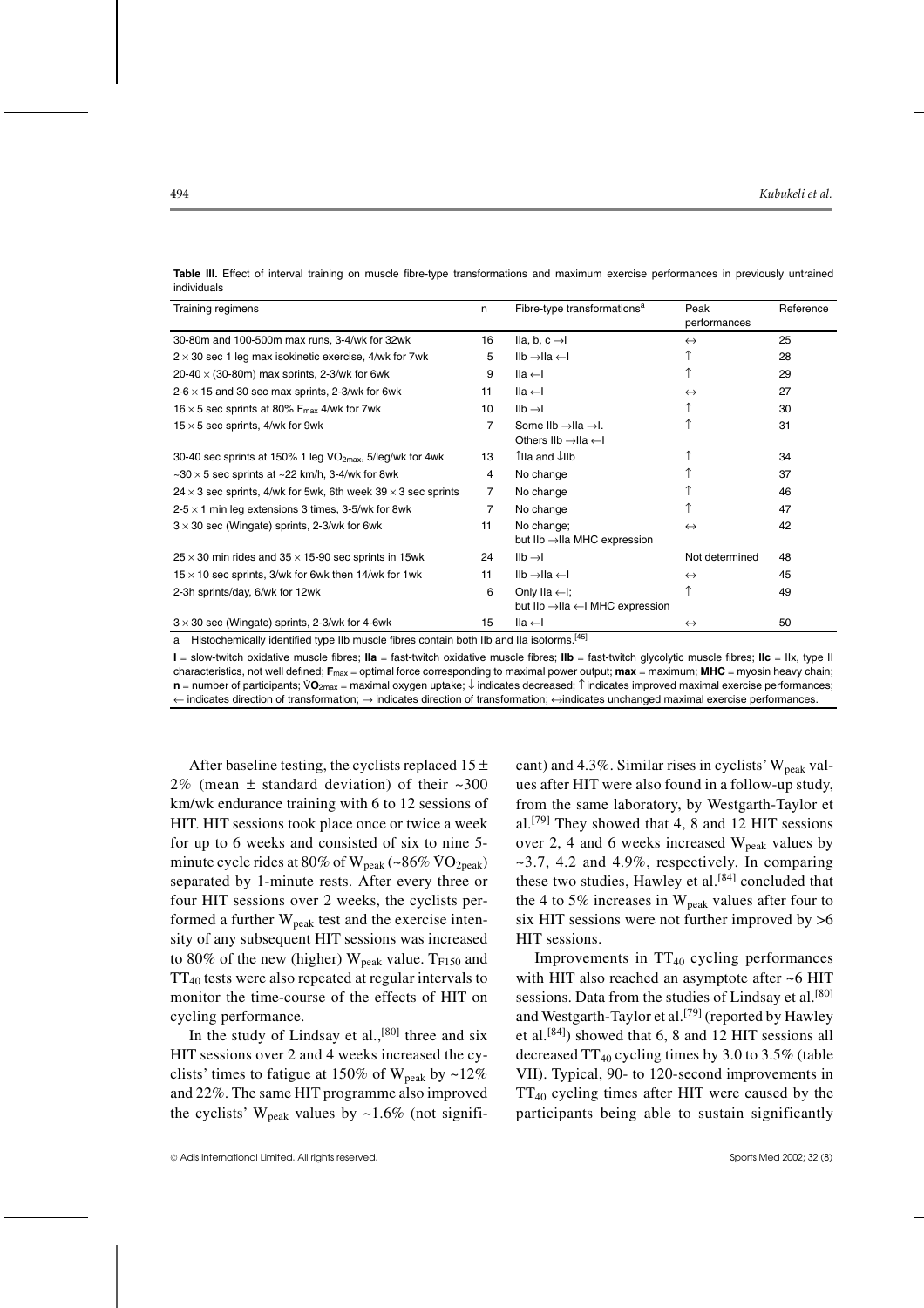higher absolute and relative work rates during the time trials. HIT increased the absolute work rates during the time trials from ~300 to 330W and the relative work rates from  $\sim 72\%$  of pre-HIT W<sub>peak</sub> to ~76% of post-HIT W<sub>peak</sub>. Although W<sub>peak</sub> values were closely related to  $TT_{40}$  cycling speeds (r = 0.87), both before and after HIT, there was no significant correlation between the cyclists' 15 to 20W increase in  $W_{peak}$  and their ~1.5 km/h faster TT40 performances after HIT.

Coyle et al.<sup>[85]</sup> also noted that  $TT_{40}$  performances are determined by a combination of the cyclists'  $W_{peak}$  values and their ability to sustain a high percentage of that  $W_{peak}$  during exercise. They showed that US 'national class' cyclists could be distinguished from 'good state riders' with similar  $(\sim 70 \text{ ml/min/kg})$   $\rm VO_{2peak}$  values by their ability to work at a higher (~90 *vs* 86%) fraction of  $VO_{2peak}$ . The superior endurance performances of distance runners compared with equally fast runners up to 5km was also found to be due to their ability to sustain higher percentages of  $\rm{VO}_{2peak}$ with increasing race distance.<sup>[86]</sup>

Although the greater 'fatigue resistance' of better distance athletes is not well-understood,<sup>[86,87]</sup> superior endurance performances may be related to lower rates of lactate accumulation in working muscles.[72,81,88-93] In highly trained endurance athletes, there is little increase in plasma lactate concentration with increasing work rates<sup>[41]</sup> until exercise intensity reaches 80 to  $85\%$  of  $VO<sub>2peak</sub>$ .<sup>[72,89]</sup>

Part of the increase in work rates in the  $TT_{40}$  rides after HIT may have resulted from a reduction in the rates of carbohydrate oxidation and lactate accumulation at the same absolute work rates after HIT. Westgarth-Taylor et al.<sup>[79]</sup> showed that 12 HIT sessions decreased curvilinear rises in rates of carbohydrate oxidation and plasma lactate accumulation in successive 10-minute rides at 50, 60, 70 and 80% of the cyclists' pre-HIT  $W_{peak}$ . However, rates of carbohydrate oxidation and plasma lactate accumulation were similar to the pre-HIT values when the cyclists repeated the rides at 50, 60, 70 and 80% of their new (higher) post-HIT values. Thus, the decreases in carbohydrate oxidation and lactate accumulation at the same absolute sub-maximal work rates after HIT were probably caused by the cyclists riding at lower relative exercise intensities.[94]

Reductions in carbohydrate oxidation and lactate accumulation did not explain why the cyclists were able to sustain higher (76  $vs$  72% of W<sub>peak</sub>) relative exercise intensities during the  $TT_{40}$  performance rides after HIT. Improved  $TT_{40}$  performances after HIT accelerated estimated rates of carbohydrate oxidation from ~4.3 to 5.1 g/min and increased predicted plasma lactate concentrations from  $\approx 5.1$  to 7.1 mmol/L.<sup>[79]</sup>

The reduced reliance on carbohydrate metabolism at the same submaximal work rates after HIT was unlikely to have been a result of an increased muscle mitochondrial density, as occurs with en-

Table IV. Effects of training on muscle sarcoplasmic reticulum (SR)-Ca<sup>2+</sup> re-uptake capacity and peak exercise performance in previously untrained or moderately trained individuals

| Training regimens                                              | n  | Physiological changes <sup>a</sup>                                                                                          | Peak<br>performance | Reference |
|----------------------------------------------------------------|----|-----------------------------------------------------------------------------------------------------------------------------|---------------------|-----------|
|                                                                |    |                                                                                                                             |                     |           |
| 25 min training at 93% of HR <sub>peak</sub> , 3/wk for 6wk 39 |    | SR Ca <sup>2+</sup> ATPase $\leftrightarrow$                                                                                |                     | 10        |
| Endurance or strength training (review)                        |    | SR Ca <sup>2+</sup> ATPase $\leftrightarrow$                                                                                | Not reported        | 53        |
| $3 \times 8$ RMs, 3/wk for 12wk                                | 16 | SR Ca <sup>2+</sup> ATPase $\leftrightarrow$ , but activity better maintained<br>during exercise                            | $\leftrightarrow$   | 51        |
| $3 \times 6$ -8 RMs, 3/wk for 12wk                             | 19 | SR Ca <sup>2+</sup> ATPase and SR Ca <sup>2+</sup> uptake $\leftrightarrow$ (10 young<br>women) $\hat{I}(9)$ elderly women) |                     | 52        |

a SR-Ca<sup>2+</sup> ATPase pumps are required for muscle relaxation.

**ATPase** = adenosine triphosphatase; **HR**peak = peak heart rate; **n** = number of participants; **RMs** = repeated maximum contractions; ↑indicates increased;  $\leftrightarrow$  indicates unchanged.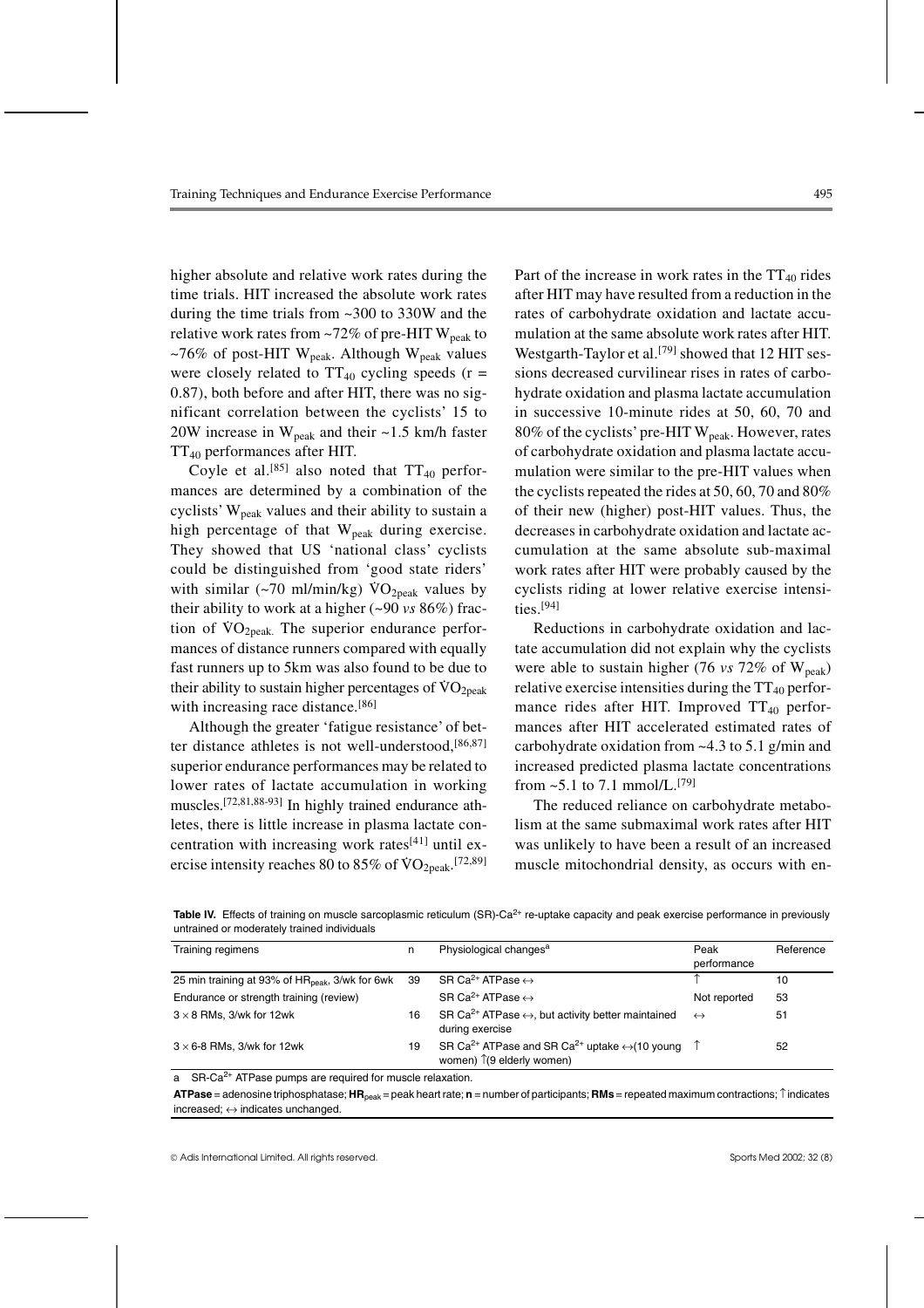| Training regimens <sup>a</sup>                                                                                         | n  | $H^+$ buffering<br>$(\beta_m)$ | Metabolites potentially<br>contributing to $\beta_m$ <sup>b</sup> | Reference |
|------------------------------------------------------------------------------------------------------------------------|----|--------------------------------|-------------------------------------------------------------------|-----------|
| $20-40 \times (30-80m)$ sprints at ~95% max speed, 2-3/wk for 6wk                                                      | 9  |                                | $CrP \leftrightarrow$                                             | 29        |
| 16 $\times$ 5 sec sprints at 80% F <sub>max</sub> , 4/wk for 7wk                                                       | 10 |                                | $CrP \leftrightarrow$                                             | 30        |
| $8 \times 30$ sec cycling sprints at HPR, 4/wk for 8wk                                                                 | 8  | $\beta_m$ 1                    | $CrP \leftrightarrow$                                             | 35        |
| $\sim$ 30 $\times$ 5 sec sprints at $\sim$ 22km/h, 3-4/wk for 8wk                                                      | 4  |                                | $CrP \leftrightarrow$                                             | 37        |
| 6-15 $\times$ 1 min 1 leg knee extensor exercise, 3-5/wk for 8wk                                                       |    |                                | $CrP \leftrightarrow$                                             | 47        |
| 15-20 $\times$ 20 sec 1 leg sprints at 150% 1 leg $\sqrt{O_{2max}}$ , 4/wk for 7wk                                     | 9  | $\beta_m$ T                    |                                                                   | 63        |
| $2 \times 30$ sec and 6-10 $\times$ 6 sec sprints, 2-5 $\times$ 2min runs at 110% VO <sub>2max</sub> 1-2/wk<br>for 8wk | 8  | $\beta_m \leftrightarrow$      |                                                                   | 64        |
| 5- $6 \times 15$ -25 RMs knee extensor, 3/wk for 16wk                                                                  | 23 | $\beta_m \leftrightarrow$      | Carnosine <sup>c</sup> $\leftrightarrow$                          | 65        |

**Table V.** Effects of training on muscle H<sup>+</sup> physicochemical buffering capacity ( $\beta_m$ ), levels of metabolites potentially contributing to  $\beta_m$  and peak exercise performance in previously untrained individuals

a All the training regimens improved peak exercise performances.

b The effects of training on muscle CrP stores are included in this table because inorganic phosphate  $(P_i^2)$  accumulation with net CrP hydrolysis buffers intracellular H<sup>+</sup> ions.

c Carnosine is a histidine containing dipeptide that also buffers  $H^+$  ions.

**CrP** = creatine phosphate; **F**max = optimal force corresponding to maximal power output; **HPR** = highest pedalling resistance; **max** = maximum; **n** = number of participants; **RMs** = repeated maximum (isokinetic) contractions; VO<sub>2max</sub> = maximal oxygen uptake; ↑ indicates increased; ↔ indicates increased; ↔ indicates unchanged.

durance training in previously sedentary participants.[6,7,14-17,20,95-97] Biopsies from the vastus lateralis of six of the eight participants in the study of Lindsay et al.<sup>[80]</sup> showed that HIT had no influence on muscle glycolytic or mitochondrial enzyme activities in trained cyclists.[81] During HIT, muscle hexokinase, phosphofructokinase, citrate synthase and 3-hydroxyacyl CoA dehydrogenase activities all remained constant at 15 to 17, 300 to 350, 160 to 170 and 85 to 90 µmol/min/g protein, respectively. Others have also found little effect of increased training on muscle enzyme levels in well-trained athletes. Houston and Thomson<sup>[98]</sup> showed that 6 weeks of intermittent hill sprints did not alter the muscle lactate dehydrogenase isoenzyme composition of endurance runners. In contrast, Sjodin et al.<sup>[92]</sup> reported that 14 weeks of additional, intense training at 'the onset of blood lactate accumulation' increased the proportion of the heart forms of lactate dehydrogenase in the leg muscles of distance runners. However, the additional training did not increase muscle phosphofructokinase or citrate synthase activities. Costill et al.[78] also found that a doubling of swim training

from ~4 to 9 km/d for 10 days had no effect on muscle citrate synthase activities in college swimmers.

While HIT had no influence on certain muscle enzyme activities, it significantly improved  $\beta_m$  capacity in trained athletes.<sup>[81]</sup> After HIT,  $\beta_m$  was increased from  $\sim$  200 to 240 µatom H<sup>+</sup>/g dry wt/pH unit. Furthermore,  $\beta_m$  correlated with TT<sub>40</sub> cycling speeds before HIT ( $r = 0.82$ ,  $p < 0.05$ ), but the relationship between increase in  $\beta_m$  and improvements in  $TT_{40}$  performances was not significant (r = 0.74). Increases in  $\beta_m$  found by Weston et al.<sup>[81]</sup> probably did not measurably decrease intracellular H+ accumulation.

Rises in venous plasma lactate concentrations with increases in carbohydrate oxidation were similar at the same relative exercise intensities before and after HIT.[79] Following the demonstration that ≥6 sustained (5-minute) high-intensity (80% of Wpeak) interval training sessions maximally improved  $TT_{40}$  cycling speeds, the same group examined the effects of varying the intensity of six HIT sessions on endurance exercise performances. In an attempt to identify the best training stimulus, Stepto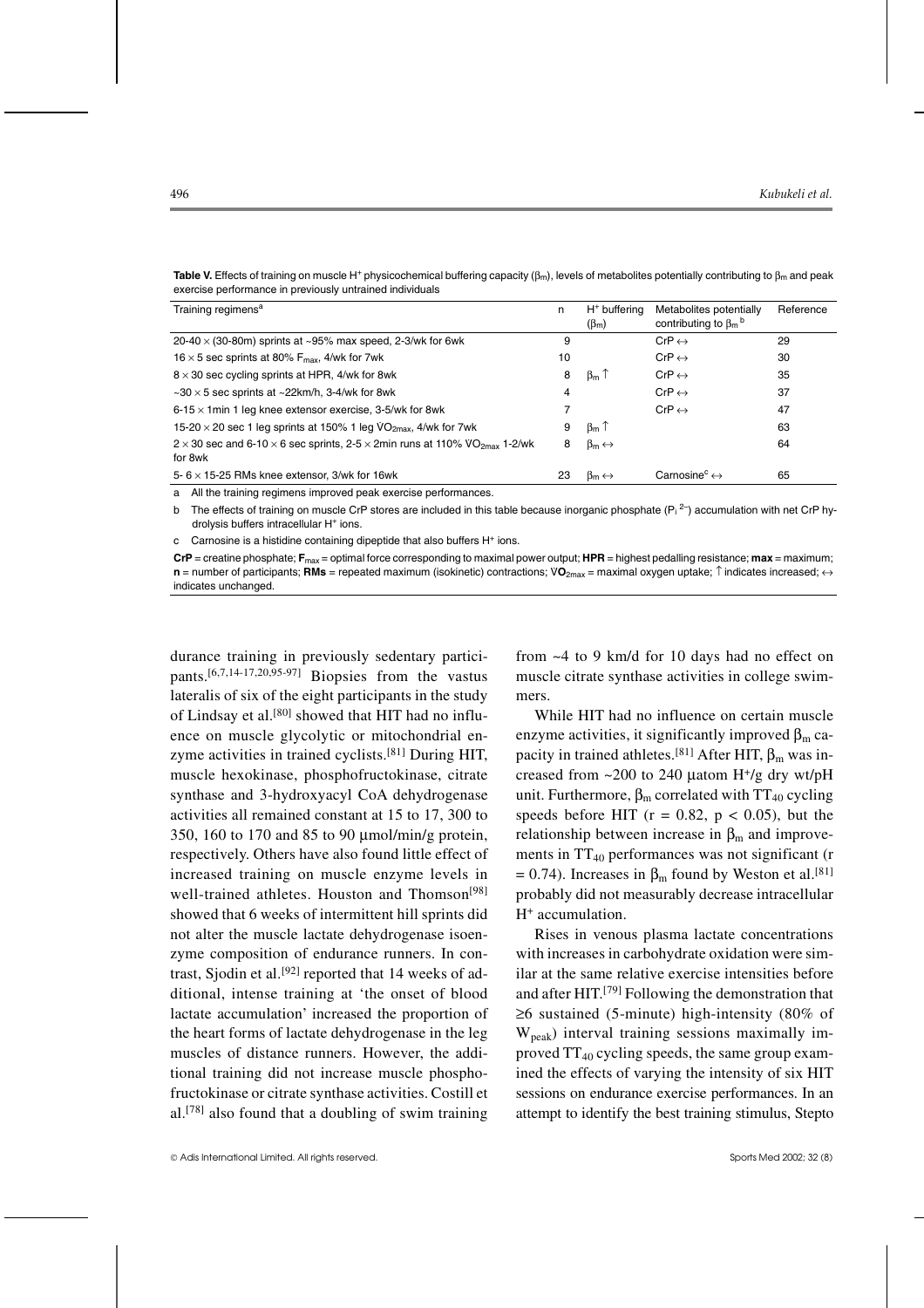et al.<sup>[40]</sup> randomly assigned 19 provincial-level, male endurance cyclists ( $\text{VO}_{2\text{peak}} \geq 65 \text{ ml/min/kg}$ ) to one of five types of supervised HIT sessions in the laboratory. Details of the five HIT regimens are given in table VII. Each HIT session lasted ~60 minutes and was designed to represent a training programme that endurance cyclists would be prepared to undertake in preparation for a competition. Since the cyclists may have varied in their ability to tolerate the different degrees of 'effort' in each type of HIT, no attempt was made to control their endurance training volumes. The cyclists were only requested not to perform any HIT outside the laboratory.

Percentage improvements in simulated  $TT_{40}$ performances after the different types of HIT were best fitted by a cubic polynomial function of the rank-ordered duration of the work bouts in each HIT protocol ( $r = 0.70$ ,  $p < 0.01$ ). A cubic polynomial function predicted the greatest improvements in  $TT_{40}$  performances after six HIT sessions consisting of either eight 4-minute rides at 85% of  $W_{\text{peak}}$  or twelve 30-second rides at 175% of  $W_{\text{peak}}$ (table VII). Maximum  $\sim$ 3% improvements in TT<sub>40</sub> performances after 4-minute rides at  $85\%$  of  $W_{\text{peak}}$ were similar to those observed by Lindsay et al.<sup>[80]</sup> and Westgarth-Taylor et al.<sup>[79]</sup> after 5-minute rides at 80% of  $W_{peak}$  (table VII). These 3.0 to 3.5%

faster  $TT_{40}$  cycle rides at 75 to 80% of  $W_{\text{peak}}$  after HIT at 80 to 85% of  $W_{\text{peak}}$  supported the idea that athletes should train for competition at exercise intensities specific to their event.[84] In contrast, the  $\approx$  2% improvements in TT<sub>40</sub> performances after 30second sprints at 175% of  $W_{\text{peak}}$  (table VII) did not conform to the concept of training specificity. Sprint training was not expected to improve  $TT_{40}$ endurance performances in well-trained cyclists. An apparent nadir in the improvements in  $TT_{40}$ performances between the 4-minute rides at 85% of  $W_{\text{peak}}$  and the 30-second sprints at 175% of  $W_{\text{peak}}$  suggested that the two HIT programmes may have produced different adaptations. Whereas faster  $TT_{40}$  performances after HIT at 85% of W<sub>peak</sub> were associated with  $\sim$ 4% increases in W<sub>peak</sub>, faster  $TT_{40}$  performances after HIT at 175% of W<sub>peak</sub> were independent of any significant change in  $W_{\text{peak}}$  (table VII). Again, improvements in TT<sub>40</sub> performances after HIT were more closely related to the cyclists'ability to sustain higher percentages of Wpeak during prolonged exercise, than to improvements in their  $W_{peak}$  values in progressive exercise (r = 0.92 *vs* 0.09).

Abilities to sustain higher percentages of  $W_{\text{peak}}$ during exercise after HIT may have resulted from a greater motivation of the athletes to perform. Although Lindsay et al.<sup>[80]</sup> found no effect of HIT on

| Table VI. Effects of training on muscle K <sup>+</sup> re-uptake capacity and peak exercise performance in previously untrained or moderately trained |  |
|-------------------------------------------------------------------------------------------------------------------------------------------------------|--|
| individuals individuals                                                                                                                               |  |

| Training regimens                                                   | n  | Physiological changes                                                                     | Peak<br>performance | Reference |
|---------------------------------------------------------------------|----|-------------------------------------------------------------------------------------------|---------------------|-----------|
| $4-10 \times 30$ sec sprints, 3/wk for 7wk                          | 9  | Na <sup>+</sup> /K <sup>+</sup> ATPase and K <sup>+</sup> homeostasis $\uparrow$          |                     | 9         |
| 25 min training 3/wk for 6wk at 93% HR <sub>peak</sub>              | 39 | $Na^+/K^+ATPase$                                                                          |                     | 10        |
| $3 \times 6$ -8 RMs, 3/wk for 12wk                                  | 9  | $Na^+/K^+ATPase$                                                                          | $\leftrightarrow$   | 11        |
| 1 $\times$ 2h ride/day at 68% VO <sub>2peak</sub> , 5-6/wk for 11wk |    | $Na^+/K^+ATPase$                                                                          |                     |           |
| 16 h/wk for 20wk at 60-70% VO <sub>2</sub>                          | 10 | Na <sup>+</sup> /K <sup>+</sup> ATPase 1both                                              |                     | 71        |
| 16 h/wk for 20wk at 80-90% VO <sub>2</sub>                          | 10 |                                                                                           |                     |           |
| 2h rides on 6 consecutive days at 65% $VO2max$                      | 9  | $Na^{+/K+ATPase}$ and K <sup>+</sup> homeostasis $\uparrow$                               |                     | 72        |
| $8 \times 30$ sec cycle sprints at HPR, 3/wk for 7wk                | 6  | K <sup>+</sup> homeostasis $\hat{I}$ ; plasma SID <sup>a</sup> at exhaustion $\downarrow$ |                     | 73        |

a Low SID values indicate acidosis.

**ATPase** = adenosine triphosphatase; **HPR** = highest pedalling resistance; **HR**peak = peak heart rate; **n** = number of participants; **RMs** = repeated maximum contractions; **SID** = the strong ion difference between plasma concentrations of [Na<sup>+</sup>] + [K<sup>+</sup>] and [Cl<sup>-</sup>] + [lactate<sup>-</sup>]; VO<sub>2</sub> is a prepeated maximum contractions; **SID** = the strong ion difference be  $\simeq$  peaked maximum conductions;  $\overline{CD}$  = the strong for difference between plasma concentrations of that if they and [or j+t particles];  $\overline{CD}$ <br>= oxygen uptake;  $\overline{VO}$ <sub>2max</sub> = maximal oxygen uptake;  $\overline{VO}$ <sub>2peak</sub> indicates unchanged.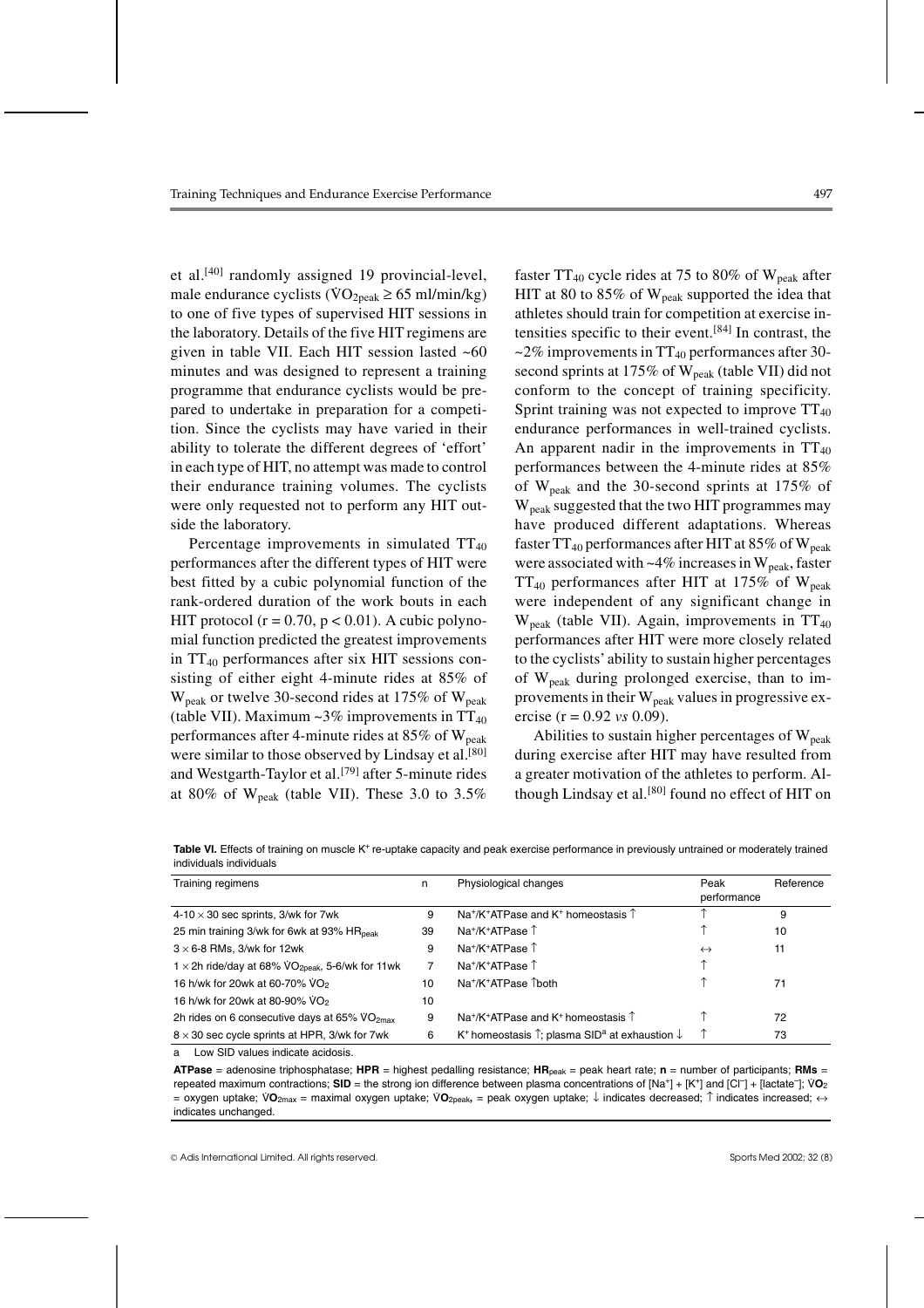| HIT regimens                                                           | n | Athletic performances              | Peak performances                                                                | Reference |
|------------------------------------------------------------------------|---|------------------------------------|----------------------------------------------------------------------------------|-----------|
| 12 $\times$ 0.5 min at 175% of W <sub>peak</sub> , 6 $\times$ in 3wk   | 4 | $TT_{40}$ (1.9%)                   | $W_{\text{peak}} \leftrightarrow (0.5\%)$ , TT <sub>25kJ</sub> $\leftrightarrow$ | 40        |
| 12 $\times$ 1 min at 100% of W <sub>peak</sub> , 6 $\times$ in 3wk     | 3 | $TT_{40} \leftrightarrow (0.4\%)$  | $W_{\text{peak}} \leftrightarrow (1.6\%)$ , $TT_{25k} \leftrightarrow$           |           |
| 12 $\times$ 2 min at 90% of W <sub>peak</sub> , 6 $\times$ in 3wk      | 4 | $TT_{40} \leftrightarrow (1.6\%)$  | $W_{\text{peak}}$ (1.8%), TT <sub>25kJ</sub> $\leftrightarrow$                   |           |
| $8 \times 4$ min at 85% of W <sub>neak</sub> , $6 \times$ in 3wk       | 4 | $TT_{40}$ (3.3%)                   | $W_{\text{peak}}$ (3.8%), TT <sub>25kJ</sub> $\leftrightarrow$                   |           |
| $4 \times 8$ min at 80% of W <sub>neak</sub> , $6 \times$ in 3wk       | 4 | $TT_{40} \leftrightarrow (-0.5\%)$ | $W_{\text{peak}} \leftrightarrow (1.1\%)$ , TT <sub>25kJ</sub> $\leftrightarrow$ |           |
| Interval at 90-95% HR <sub>peak</sub> , 3/wk for 8wk                   | 7 | TT <sub>10</sub> $\uparrow$ (3.0%) | $VO_{2peak} \leftrightarrow$ ; T <sub>SMF</sub> $\hat{1}(20\%)$                  | 74        |
| 6-8 $\times$ 5 min at 80% W <sub>peak</sub> , 3 $\times$ in 2wk        | 8 | $TT_{40} \leftrightarrow (2.1\%)$  | $W_{\text{peak}} \leftrightarrow (1.6\%)$ ; TF150 1(12%)                         | 80        |
| Then further $3 \times$ in 2wk                                         |   | $TT_{40}$ (3.5%)                   | $W_{peak}$ $\hat{1}(4.3\%)$ ; T <sub>F150</sub> $\hat{1}(19\%)$                  |           |
| 6-8 $\times$ 5 min at 80% W <sub>peak</sub> , 4 $\times$ in $\sim$ 2wk | 8 | Not determined                     | $W_{\text{peak}}$ (3.7%)                                                         | 79        |
| Then further $4 \times$ in 2wk <sup>b</sup>                            |   | $TT_{40}$ (3.0%)                   | $W_{\text{peak}} \uparrow (4.2\%)$                                               |           |
| Then $4 \times$ in 2wk                                                 |   | $TT_{40}$ (3.5%)                   | $W_{\text{peak}}$ $\uparrow$ (4.9%)                                              |           |

**Table VII.** Effects of sustained high-intensity interval training (HIT) on the athletic and maximum performances of endurance-trained individuals<sup>a</sup>

a All the participants in these studies were highly trained athletes with VO<sub>2peak</sub> values of ≥65 ml/min/kg body mass and/or W<sub>peak</sub> of ~400W or ~5 W/kg body mass.

b Unpublished observations of Westgarth-Taylor et al.<sup>[79]</sup> reviewed by Hawley et al.<sup>[84]</sup>

**HR**<sub>peak</sub> = peak heart rate; **n** = number of participants; **T**<sub>F150</sub> = ride to fatigue at 150% of W<sub>peak</sub> (~1 min); **T**<sub>SMF</sub> = 'supramaximal' run to fatigue (19-23 min); **TT**<sup>10</sup> = 34-35 min, 10km time-trial average running speed; **TT**<sup>40</sup> = simulated 40km cycling time trial (50-60 min); **TT**25kJ = 25kJ time trial (40-50 sec); VO<sub>2peak</sub> = peak oxygen uptake; W<sub>peak</sub> = peak sustained power outputs; ↑ indicates significant improvement; ↔ indicates insignificant improvement.

the mood states of their participants, any alteration in training may influence human exercise performance. Athletes are very suggestive to new training regimens, especially if they believe they are supposed to improve performance. However, psychological factors could not explain the findings of Stepto et al.<sup>[40]</sup> Their participants would not have been able to predict which type of HIT should, or should not, improve  $TT_{40}$  cycling performances (table VII).

Improved performances after HIT could also have been due to a strengthening of the working muscles. Tabata et al.<sup>[99]</sup> and Martin et al.<sup>[100]</sup> showed that cycling training at 70-90% of  $\rm{VO}_{2\text{peak}}$ for 6 to 7 weeks increased quadriceps peak isokinetic torque in moderately trained male college students. Pedalling at knee extension velocities of ~210 °/sec predominantly increased quadriceps peak torque at slow knee extension velocities of 30 to 120 °/sec. Cycling training had no effect on quadriceps peak torque at knee extension velocities of 180 to 300 °/sec.

# **4. Effects of Resistance (Strength) Training in Endurance-Trained Individuals**

Increases in muscle strength are probably best achieved by resistance training (for review, see Kraemer et al.<sup>[101]</sup>). However, few studies have examined whether improvements in muscle strength gained from resistance training might enhance endurance performance in well-trained athletes. One of the first studies of the effects of resistance training on endurance exercise capacity was performed by Hickson et al.<sup>[102]</sup> They supplemented the endurance training of two groups of eight moderately trained runners or cyclists with heavy resistance training on 3 d/wk for 10 weeks. Resistance training increased the participants' leg muscle strength by 30%, but gains in strength had no effect on  $\sqrt[3]{\frac{60}{\pi}}$  values or on the runners' 10km time-trial performances. In contrast, resistance training improved the long-term (70 to 85 minutes) endurance of the cyclists by  $\sim$  20% and the short-term (4 to 8)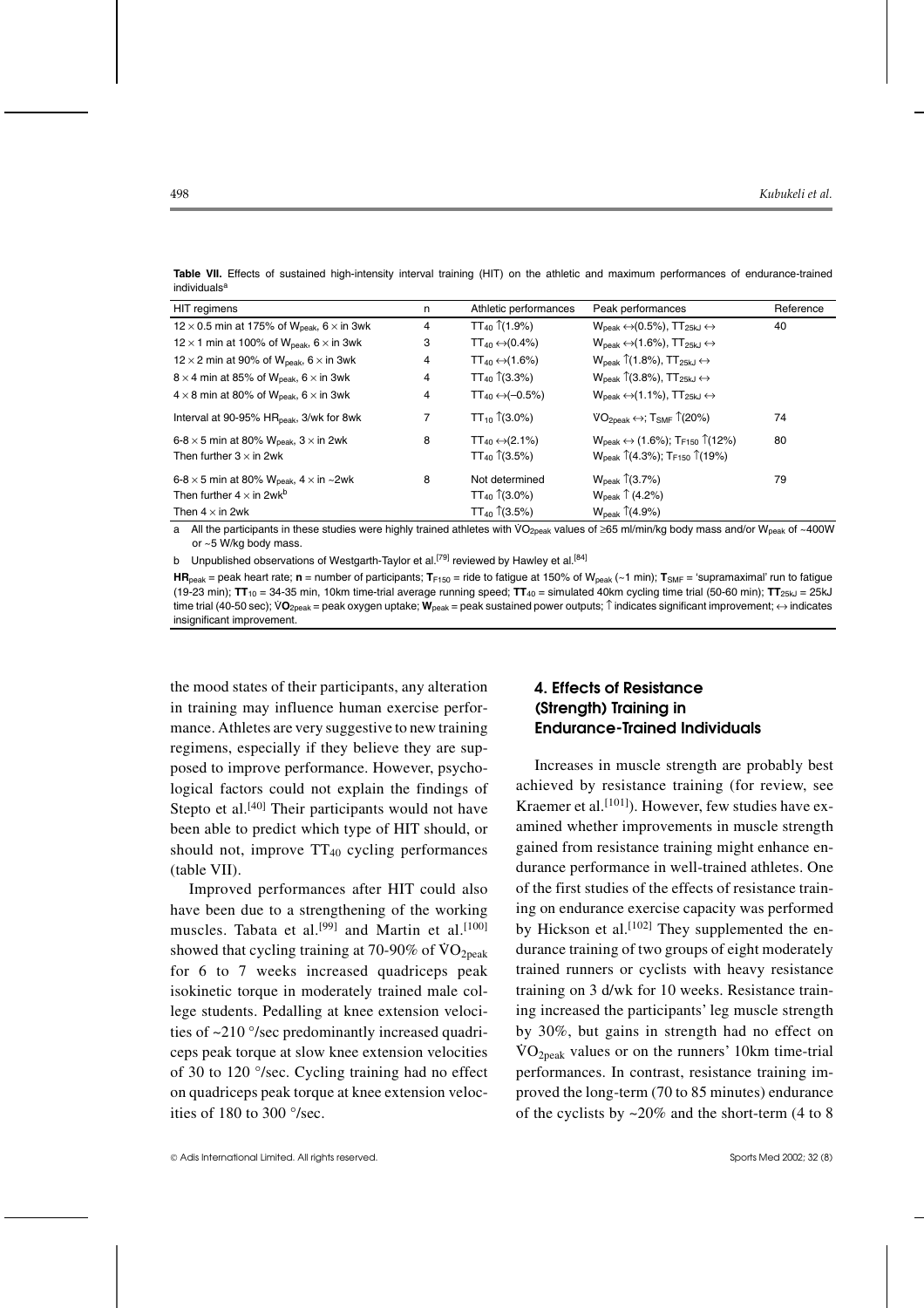minutes) endurance of both the runners and the cyclists by ~12%.

Marcinik et al.<sup>[103]</sup> also found that resistance training on 3 d/wk for 12 weeks increased the leg strengths of 10 previously untrained males by 30 to 52%. Despite no change in the participants'  $\sqrt[3]{O_{2\text{peak}}}$  values after resistance training, their rates of plasma lactate accumulation during progressive exercise were decreased by  $\sim$ 12% and their cycling times to exhaustion at 75% of  $\rm VO_{2peak}$  were increased by 35%. Large increases in the participants' cycling endurance from ~26 to 35 minutes after resistance training may have resulted from a general improvement in their fitness. Previously untrained individuals probably benefit from any improvement in either strength or endurance.

In contrast, further improvements in strength may not enhance the endurance performances of highly trained athletes who are already capable of sustaining high power outputs in their chosen sport. Rowing is a sport where competitors often perform some form of supplementary resistance training during their winter season. Bell et al.<sup>[104]</sup> examined whether adding resistance training to rowing training improved performances in three groups of six varsity oarsmen. One group continued their normal rowing training. The other two groups supplemented their rowing with either 18 to 22 high-velocity, low-resistance repetitions or 6 to 8 low-velocity, high-resistance repetitions, on 4 d/wk for 5 weeks. Improvements in high- and low-velocity performances were specific to the resistance-training programmes. Peak power outputs and peak plasma lactate concentrations in progressive rowing exercise tests to exhaustion were similar in the three groups.

Swimmers are another group of athletes who often practice some form of resistance training. Tanaka et al.<sup>[105]</sup> investigated whether adding resistance training to pool training might improve swimming sprint performance in two groups of 12 experienced swimmers during their competitive season. One group continued their normal swimming training and the other group supplemented the same pool training sessions with resistance training 3 d/wk for 8 weeks. The progressive resistancetraining programme increased the strength of the muscles employed in front crawl swimming by 25 to 35%, but gains in strength did not improve stroke mechanics or swimming sprint performance.

Recently, we examined the effects of progressive resistance training on 3 d/wk for 6 weeks on TT40 cycling performances (James Home, personal communication). Resistance training was added to the 'normal' training of seven endurance cyclists who were riding ~200 km/wk. Each resistancetraining session consisted of three sets of six to eight maximal, leg presses, quadriceps extensions and hamstring curls. Resistance training increased the strength of the muscles involved in cycling by ~25%, but gains in strength did not improve  $TT_{40}$ cycling performances. On the contrary, resistance training slowed  $TT_{40}$  cycling times from  $\sim$  59 to 62 minutes. Most cyclists complained of feeling 'tired and heavy' while riding and most were forced to reduce their weekly training distances by ~20%.

## **5. Effect of Reduced Training (Taper) in Endurance-Trained Individuals**

Before a competition, many endurance athletes reduce, or 'taper', their training (for reviews, see references<sup>[106-109]</sup>). Those athletes often face a taper with trepidation as they try to balance the recovery from the fatigue of intense training against a fear that reduced training will decrease their fitness. Although mathematical models predict that training should be drastically reduced in the last 12 to 14 days before a competition, [110,111] few athletes are brave enough to implement such a strategy. So far, there has been no systematic study of the optimum reductions in the frequency, duration and intensity of exercise to maximise performance.

Perhaps the first study of a reduced exercise frequency programme on performance was conducted by Brynteson and Sinning<sup>[112]</sup> in 1973. Their participants cycled for 30 min/d at 80% of peak heart rate on 5 d/wk for 5 weeks and then progressively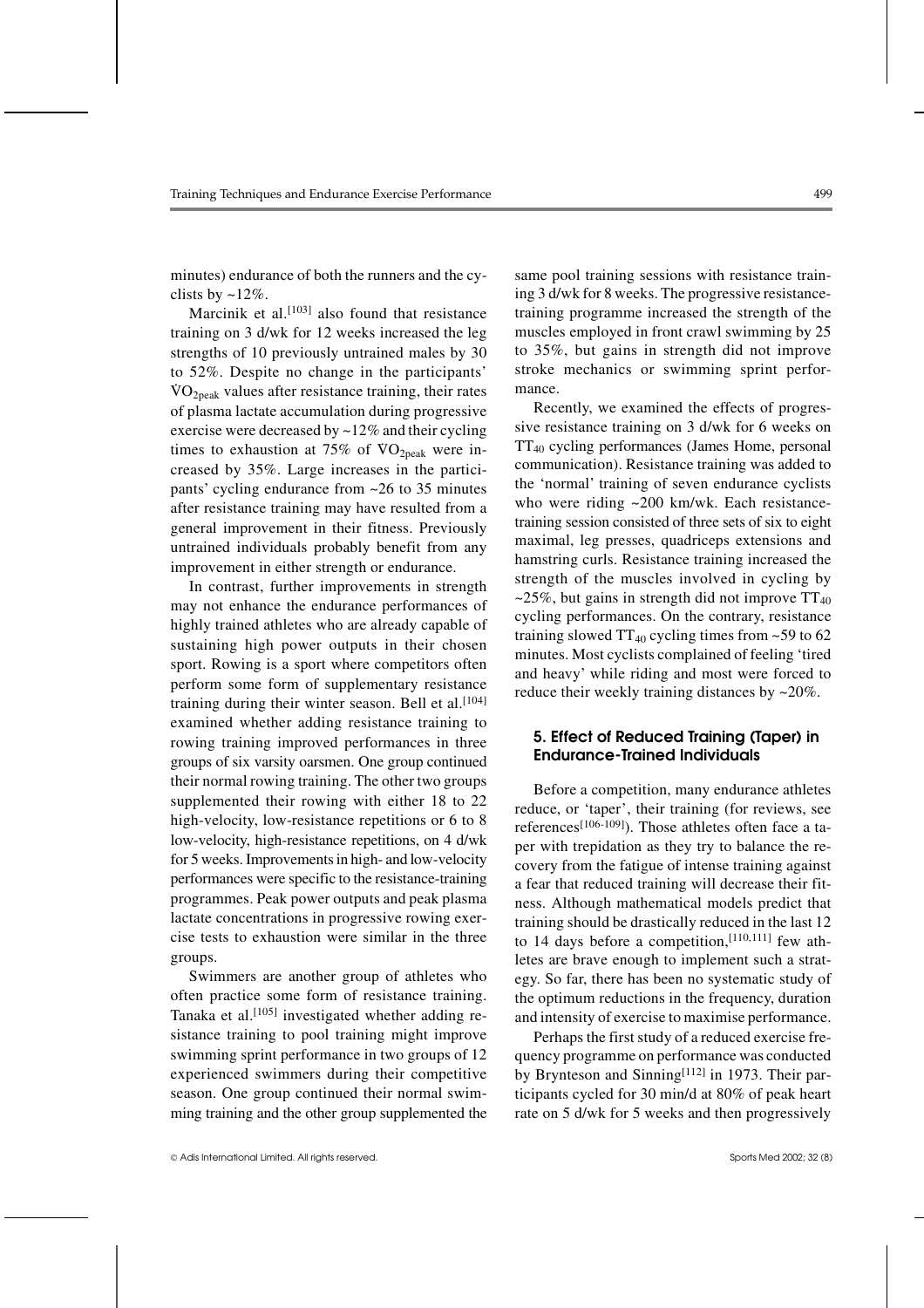decreased the frequency of their training from 5 to 4, 3, 2 or 1 d/wk over a further 5 weeks. Even the final 80% reduction in training frequency maintained previous ~10% improvements in cycling  $\rm\ddot{v}O_{2peak}$  values.

Later, Hickson and Rosenkoetter, [113] and Hickson et al.<sup>[114,115]</sup> sequentially studied the effects of decreases in either the frequency, duration or intensity of training in healthy participants. First, the participants ( $n \geq 12$ /group) alternately cycled or ran for 40 min/d on 6 d/wk for 10 weeks to improve their cycling  $\overline{VQ}_{2\text{peak}}$  values by  $\sim$ 10%. Then, they reduced their training frequency, duration or intensity by 33 or 66% over a subsequent 15 weeks. A decrease in training frequency from 6 to 4 or 2 d/wk or a reduction in training duration from 40 to 26 or 13 min/d maintained previous improvements in  $\sqrt[3]{\text{VO}_{2\text{peak}}}$  values. However, 33 and 66% decreases in training intensity reduced  $\sqrt[3]{O_{2\text{peak}}}$  values by ~7.5 and 10%, respectively, within 10 weeks. A 66% reduction in training duration and 33 and 66% decreases in training intensity also shortened  $(-2)$ hours) cycling endurance at 80% of pretraining VO<sub>2peak</sub> by ~10, 21 and 30%, respectively.

A comparison of two studies by Wittig et al.[116,117] also suggests that exercise intensity must be maintained to prevent detraining during a taper.[118,119] They examined two groups of male distance runners ( $n = 10$  per study) who reduced their training volume by  $\sim 70\%$  for 3 to 4 weeks, while either maintaining their training intensity or decreasing their running distances at >70% of VO<sub>2peak</sub> from 76 to 0%. While the reduced training volume had no effect on 5km running performances, the decreases in training volume and intensity slowed 5 km race times by  $\sim$  1% from  $\sim$  16.6 to 16.8 minutes. Slower 5km race times after the decrease in training intensity were associated with more negative mood states<sup>[117]</sup> and increased carbohydrate metabolism during exercise, despite no changes in plasma volume or  $\text{VO}_{2\text{peak}}$ .<sup>[120]</sup>

Conversely, Shepley et al.<sup>[121]</sup> found that an increase in training intensity during a taper improved subsequent exercise performance. They assigned nine male competitive cross-country runners to a random order of three different 1-week tapers separated by 4-week periods of continued training. During the 4-week periods, the participants ran ~80 Euring the 1 week periods, the purely pairs rain to be km/wk at 70 to 80% of  $\rm{VO}_{2peak}$  and then either rested completely or performed low-intensity  $(\leq 60\% \text{ of } VO_{2peak})$ , moderate-volume (30 km/wk) or high-intensity sprint (115 to 120% of  $VO<sub>2peak</sub>$ ), low-volume (10 km/wk) tapers. In the first taper, the runners reduced their training intensity and volume by ~15 and 60% and, in the second taper, they replaced their habitual training with three to five 500m (~80-second) runs/d separated by 6- to 7 minute recoveries. While ~60, 90 and 100% reductions in training volume all increased quadriceps isometric contraction strength without changing VO<sub>2peak</sub> values, only interval training at 50 to  $60\%$ higher exercise intensities increased blood volume, muscle citrate synthase activity and exercise performance. After high-intensity sprint training (HIT), the participants' treadmill running times to fatigue at their best 1500m times were improved by  $\sim$ 20% from  $\sim$ 250 to  $\sim$ 320 seconds.

Houmard et al.<sup>[122]</sup> also examined the effects of 1 week of HIT and an ~85% reduction in training volume on running performance. Their runners (n  $= 8$  per group) replaced their habitual training with comparable intervals of high-intensity running or cycling exercise at  $\sim 90\%$  of  $\text{VO}_{\text{2peak}}$ . The results showed that the benefits of HIT in a taper are: (i) unrelated to the large reductions in training volume; and (ii) specific to the type of exercise. While cycling HIT had no effect on 5km running performances, running HIT increased submaximal running economy by ~6% and improved 5km race times by  $\sim$ 3% from  $\sim$ 17.3 to 16.8 minutes.

Effects of changes in training intensity during a taper on subsequent exercise performance are summarised in table VIII. Those studies suggest that training intensity should be maintained or even slightly increased to preserve the fitness that might otherwise be lost with a marked reduction in training volume.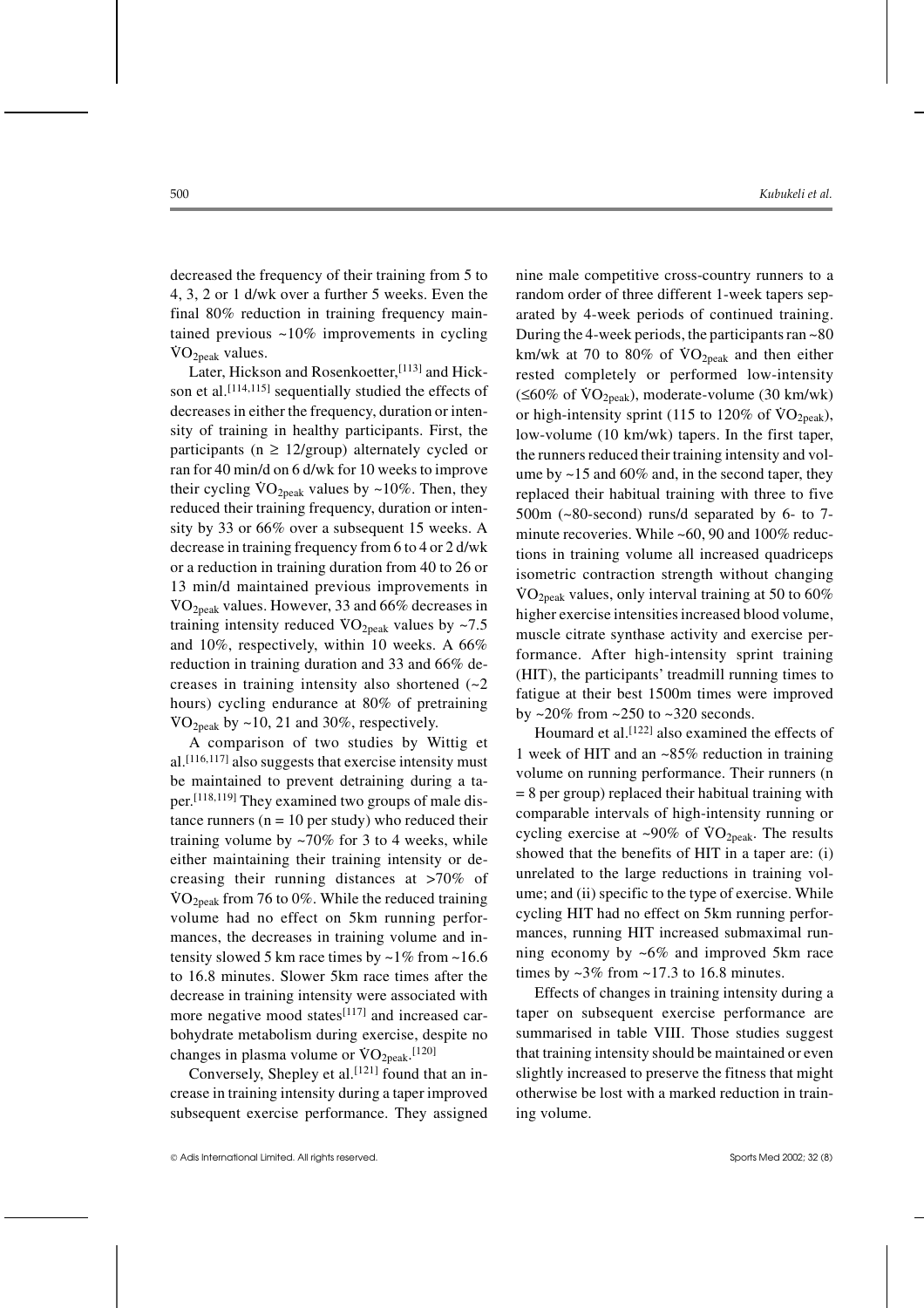Certain sports may also require a minimum frequency of training. Neufer et al.<sup>[123]</sup> studied male competitive swimmers ( $n = 8$  per group) who reduced their pool training from 8.2 km/d on 6 d/wk to 2.7 km/d on 3 or 1 d/wk for 4 weeks. Whereas the 50% reduction in training frequency maintained  $\sqrt[3]{O_{2\text{peak}}}$  values and swimming stroke distances, the  $\sim$ 83% decrease in training frequency reduced  $\rm{VO}_{2peak}$ values by ~3% and shortened stroke distances by ~8%. This finding may explain why competitive swimmers commonly decrease their training volume by 60 to 90% for 1 to 3 weeks before a competition, but rarely reduce their training frequency by  $>20$  to 30%.<sup>[108]</sup> Swimmers in particular often complain that they lose the 'feel' for the activity if they miss pool sessions for several days.

Alternatively, the decreased  $VO<sub>2peak</sub>$  values and shortened stroke distances in the study by Neufer et al.<sup>[123]</sup> could have resulted from the ~95% reduction in training volume from 49 to < 3 km/wk over 4 weeks. As mentioned previously, Hickson et al.<sup>[114]</sup> found that a  $66\%$  reduction in training volume over 15 weeks decreased ~2-hour cycling endurance by  $\sim 10\%$ .

In contrast, other studies<sup>[116,123-126]</sup> have shown that more modest 20 to 80% single-step reductions in training volume over 1 to 4 weeks had little effect on exercise performance (table IX). Houmard et al.<sup>[122,124]</sup> studied distance runners who decreased their 80 to 110 km/wk training volume by either  $\approx 30\%$  for 10 days (n = 5) or  $\approx 75\%$  for 3 weeks ( $n = 10$ ). They found that neither taper had any effect on ratings of perceived exertion, heart rates, venous lactate concentrations, respiratory exchange ratios,  $\sqrt{O_{2\text{peak}}}$  values or indoor 5km race times. Johns et al.<sup>[125]</sup> studied 12 male intercollegiate swimmers who tapered for 10 and 14 days at the end of the season. The taper increased the swimmers'power in a tethered swim by 5% but had no effect on their stroke distance,  $VO<sub>2</sub>$  or venous lactate concentrations during a 183m (200 yard) submaximal swim. Neary et al.<sup>[127]</sup> studied participants (six to eight per group) who cycled for 1 h/d at 75 to  $85\%$  VO<sub>2peak</sub> on 5 d/wk for 8 weeks and then reduced their training volume by 50% for 4 or 8 days. Both tapers increased power output at the ventilation threshold by  $\sim$  27W (11%), but how that adaptation influenced cycling performance was not determined.

While single step reductions in training volume only maintain exercise performance, some progressive reductions in training volume may improve exercise performance. Costill et al.<sup>[118]</sup> found that a progressive 65% reduction in the pool training of a group of 17 collegiate swimmers from  $\sim$ 8.8 to 3.1 km/d over 2 weeks increased swim bench strength by  $\sim$ 18%, tethered swim power by  $\approx$  25% and 183m (200 yard) swimming performance times by  $\sim 3\%$ .

Mujika et al.<sup>[130]</sup> found similar improvements in the performances of elite swimmers  $(n = 6$  per group) who progressively reduced their training by 30% over 3 weeks, 40% over 4 weeks and 43% over 6 weeks. After the 3-, 4- and 6-week tapers,

**Table VIII.** Effects of changes in training intensity during a taper on subsequent athletic and maximum exercise performance in already trained individuals<sup>a</sup>

| Changes in training intensity $(\%) \times$ taper duration<br>(wk or days) | n, | Athletic performance                   | $VO2$ <sub>Deak</sub> | Reference |
|----------------------------------------------------------------------------|----|----------------------------------------|-----------------------|-----------|
| 66% $\downarrow$ $\times$ 15wk                                             | 6  | ~2h endurance cycle $\downarrow$ (30%) | $\downarrow$ (10%)    | 115       |
| $33\% \downarrow \times 15$ wk                                             |    | ~2h endurance cycle $\sqrt{(21\%)}$    | $\downarrow$ (7.5%)   |           |
| $\downarrow$ to <70% $\text{VO}_{2\text{max}} \times 4\text{wk}$           | 10 | 5km running speed (1%) $\downarrow$    | $\leftrightarrow$     | 117       |
| 20% $\uparrow$ in HIT $\times$ 5 days                                      | 9  | TTF <sub>1500</sub> (22%) $\uparrow$   | $\leftrightarrow$     | 121       |

a Participants in these studies were trained individuals with VO<sub>2peak</sub> values of ~55 ml/min/kg body mass and/or W<sub>peak</sub> of ~350W.

**HIT** = high-intensity interval training; **n** = number of participants; TTF<sub>1500</sub> = treadmill time to fatigue at best 1500m running speed; VO<sub>2max</sub> = maximal oxygen uptake; V. **O**2peak**,** = peak oxygen uptake; **W**peak = peak sustained power outputs; ↓ indicates decreased; ↑indicates increased; ↔ indicates unchanged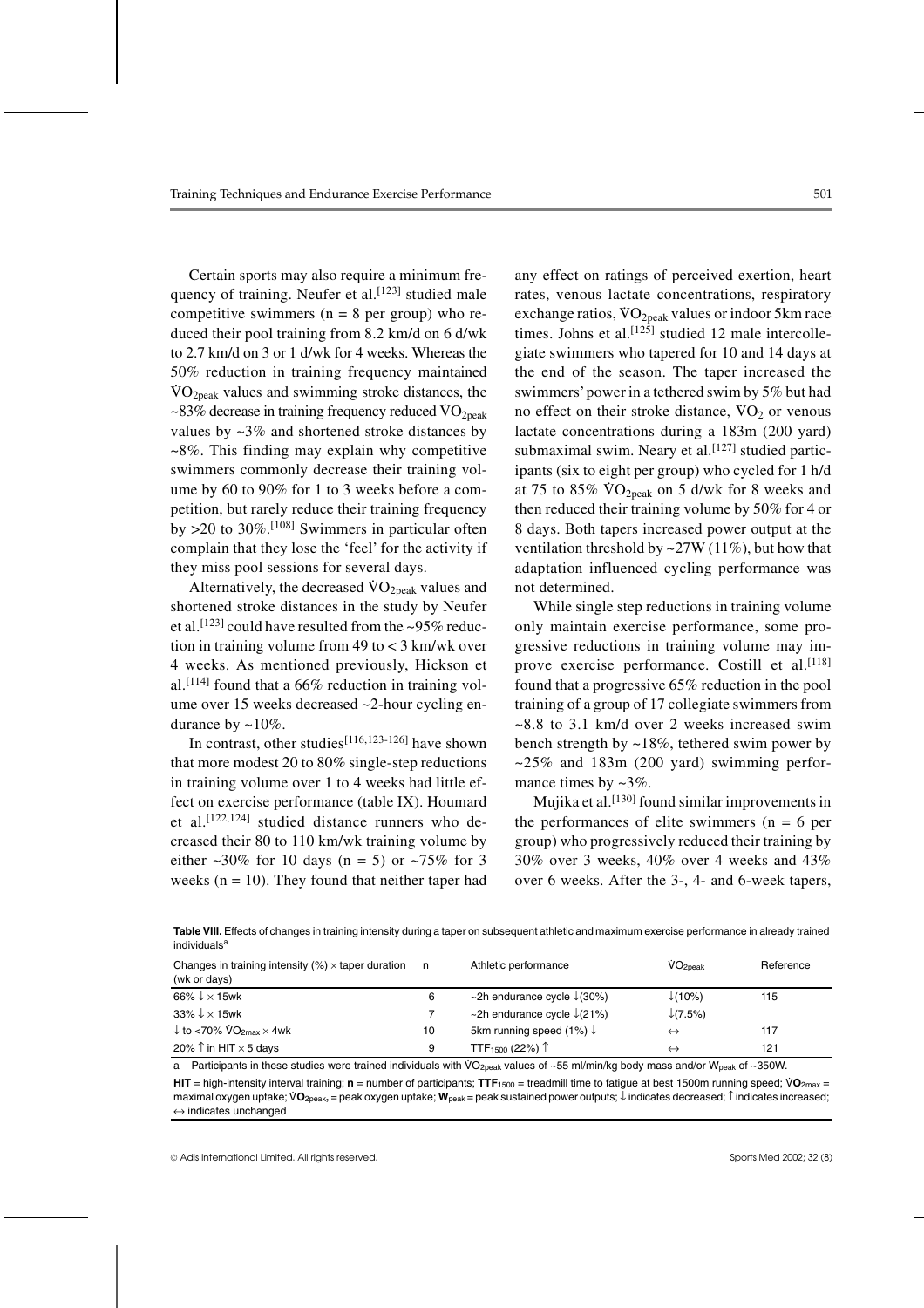individual swimming performances over a range of distances was improved by  $\sim$  2.9, 3.2 and 1.8%, respectively. In another study, Mujika et al.<sup>[129]</sup> also showed that a progressive 75% decrease in 8 swim-

**Table IX.** Effects of reductions in training volume and/or frequency during a taper on subsequent athletic and maximum exercise performance in already trained individualsa, b

| Reduction in training volume and/or frequency n<br>$(\%) \times$ the taper duration (wk or d) |    | Athletic performances changes                           | Peak performances                                    | Reference |
|-----------------------------------------------------------------------------------------------|----|---------------------------------------------------------|------------------------------------------------------|-----------|
| <b>Progressive tapers</b>                                                                     |    |                                                         |                                                      |           |
| $65\% \times 2$ wk                                                                            | 17 | Individual swim performance 1(3%)                       | Swim power (25%) 1                                   | 118       |
| 85% over 1wk                                                                                  | 8  | 5km run speed $\hat{1}(3%)$                             | $VO2peak \leftrightarrow$                            | 122       |
| $30\% \times 3$ wk                                                                            | 18 | Individual swim performance 1(2.9%)                     | Not determined                                       | 129       |
| $40\% \times 4$ wk                                                                            | 18 | Individual swim performance 1(3.2%)                     |                                                      |           |
| $43\% \times 6$ wk                                                                            | 18 | Individual swim performance $\leftrightarrow$<br>(1.8%) |                                                      |           |
| $75\% \times 4$ wk                                                                            | 8  | Individual swim performance $\hat{\Gamma}(2.3\%)$       | Not determined                                       | 130       |
| $100\% \times 10d$                                                                            | 9  | 100 and 400m swim $\leftrightarrow$                     | Not determined                                       | 131       |
| $35\% \times 2$ wk                                                                            | 10 | 100m swim $\leftrightarrow$                             | Not determined                                       | 132       |
| $50\% \times 6d$                                                                              | 4  | 800m run ↔                                              | Not determined                                       | 133       |
| $75\% \times 6d$                                                                              | 4  | 800m run $\leftrightarrow$                              |                                                      |           |
| <b>Exponential vs step tapers</b>                                                             |    |                                                         |                                                      |           |
| $22\% \times 14d$ (step)                                                                      | 5  | 5km run $\leftrightarrow$                               | $W_{\text{peak}}$ (1.4%) $\uparrow$                  | 111       |
| $31\% \times 14d$ ( $\tau \leq 5d$ )                                                          | 6  | 5km run 1(4.0%)                                         | $W_{\text{peak}}$ (5%) $\uparrow$                    |           |
| $50\% \times 14d$ ( $\tau \leq 8d$ )                                                          | 5  | 5km run 1(6.0%)                                         | $W_{\text{peak}}$ (4%) $\uparrow$                    |           |
| $65\% \times 14d$ ( $\tau \leq 4d$ )                                                          | 6  | 5km run 1(3.0%)                                         | $W_{\text{peak}}$ (7%) $\uparrow$                    |           |
| $30\% \times 10d$ (step)                                                                      | 5  | 5km run $\leftrightarrow$                               | $W_{peak} \leftrightarrow$                           | 128       |
| $50\% \times 10d$ ( $\tau \leq 5d$ )                                                          | 6  | 5km run 1(4.0%)                                         | $W_{\text{peak}}$ (5%) $\uparrow$                    |           |
| 50% $\times$ 13d ( $\tau \leq$ 4d)                                                            | 6  | 5km run 1(2.0%)                                         | VO <sub>2peak</sub> (8%) 1, $W_{\text{peak}}$ (8%) 1 |           |
| 50% $\times$ 13d ( $\tau \leq 8d$ )                                                           | 5  | 5km run 1(6.0%)                                         | $W_{\text{peak}} \leftrightarrow$                    |           |
| Single-step tapers                                                                            |    |                                                         |                                                      |           |
| $33\% \times 15$ wk                                                                           | 8  | ~2h endurance cycle $\leftrightarrow$ (10%)             | VO <sub>2peak</sub> (20%) <sup>1</sup>               | 114       |
| $66\% \times 15$ wk                                                                           | 7  | ~2h endurance cycle $\downarrow$                        | VO <sub>2peak</sub> (10%) <sup>1</sup>               |           |
| $70\% \times 3$ wk                                                                            | 10 | 5km run $\leftrightarrow$                               | Not determined                                       | 116       |
| $95\% \times 4$ wk                                                                            | 8  | Swimming (m/stroke) $\downarrow$ (13.6%)                | $VO2peak \leftrightarrow$                            | 123       |
| $83\% \times 4$ wk                                                                            | 8  | Swimming (m/stroke) $\sqrt{(13.6\%)}$                   | VO <sub>2peak</sub>                                  |           |
| $27\% \times 10d$                                                                             | 5  | 5km run $\leftrightarrow$                               | $VO2peak \leftrightarrow$                            | 126       |
| $76\% \times 10d$                                                                             | 5  | Swimming (m/stroke) 1(5.0%) <sup>c</sup>                | $VO2peak \leftrightarrow$                            | 125       |
| $60\% \times 2$ wk                                                                            | 7  | Swimming (m/stroke) $\hat{1}(5.0\%)$                    | $VO2peak \leftrightarrow$                            |           |
| $75\% \times 3$ wk                                                                            | 10 | 5km run $\leftrightarrow$                               | $VO2peak\leftrightarrow$                             | 124       |

a All the participants in these studies were highly trained individuals with VO<sub>2peak</sub> values of ≥65 ml/min/kg body mass and/or W<sub>peak</sub> values of about 400W or around 5 W/kg body mass.

b Some studies were not included in the table because too many variables were altered during taper. Banister et al.<sup>[111]</sup> had the same participants as Zarkadas et al.<sup>[128]</sup>

c Significant (5%) increase in mean distance per stroke during submaximal swim during taper after removal of exposed body hair (shaving).

**n** = number of participants; VO<sub>2peak</sub> = peak oxygen uptake; W<sub>peak</sub> = peak sustained power outputs; ↓ indicates decreased; ↑ indicates increased;  $\leftrightarrow$  indicates not significantly changed;  $\tau$  = time constant (time taken for an exponential decay to decline to 37% of its starting value).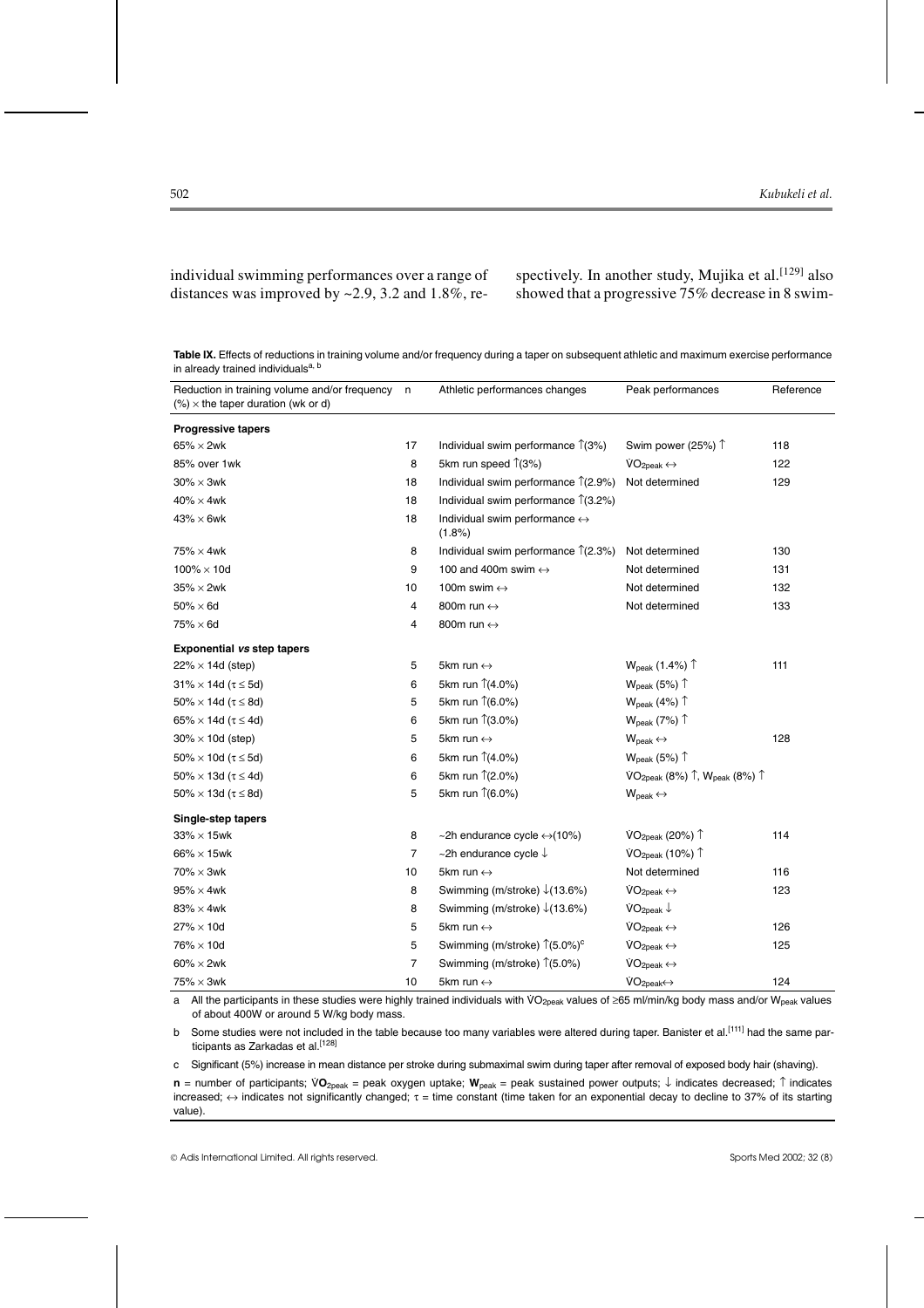mers' training volume over 4 weeks improved individual swim performance by 2.3%. They reported that changes in performance after the taper correlated with changes in testosterone/cortisol ratios (r = 0.81, p < 0.05).

In contrast, Hooper et al.<sup>[131]</sup> found no effect of a 2-week taper on the performances of three groups of 9 swimmers. One group reduced their training frequency according to each athlete's daily ratings of well-being. Another group tapered their total training volume by 10% per day over 10 days. A third group progressively reduced the intensity and volume of their interval training by 10% per day over 10 days. All three tapering regimens improved mood states and peak tethered swimming forces to similar extents  $(-5\%)$ , but none of the tapering regimens enhanced 100 or 400m swimming times.

Subsequently, Hooper et al.<sup>[132]</sup> studied 10 elite swimmers who gradually decreased their pool training volume and intensity by 35 and 20% and their gym work by 90% for 2 weeks before a national swimming championship. Tapering reduced plasma noradrenaline concentrations after 100m maximal swims, but had no significant effect on 100m swimming times.

Mujika et al.<sup>[133]</sup> also found no change in the performances of well-trained male middle-distance runners ( $n = 4$  per group) who progressively reduced their low- and high-intensity training volume by either 50 or 75% over 6 days. Both tapers decreased erythrocyte count, mean corpuscular volume, haemoglobin concentration and mean erythrocyte haemoglobin content, but neither taper had any significant effect on ≥2-minute 800m running times.

Why the progressive tapers in the studies by Hooper et al.<sup>[131,132]</sup> and Mujika et al.<sup>[133]</sup> failed to improve exercise performance is not clear. Zarkadas et al.<sup>[128]</sup> showed that similar exponential tapers significantly improved 5km running times (table IX). They studied 11 triathletes who performed 10- and 13-day tapers separated by 6 weeks. In the first 10-day taper, one group  $(n = 3)$  reduced their training by 30% in a single step and the other group  $(n=6)$  reduced their training exponentially by 50% with a time constant (τ) of  $\leq$ 5 days. While the 30% single step reduction in training had no effect on performance, the 50% exponential reduction in training improved 5km running time by 4% and maximal cycling power output by 5%. In the second 13-day taper, the triathletes varied the  $\tau$  of their 50% exponential reduction in training volume from  $\tau \leq 4$  to  $\tau \leq 8$  days. The rapid reduction in training ( $\tau \leq 4$  days) improved 5km running time by 2% and the more gradual reduction in training ( $\tau \leq 8$ days) improved 5km running time by 6%. Only the rapid reduction in training increased maximal cycling power output by 8%. During both exponential tapers,  $VO<sub>2peak</sub>$  increased progressively from ~63 to 69 ml/min/kg body mass and the ventilation 'threshold' rose from  $-71$  to  $75\%$  of  $VO_{2peak}$ .

Later, the same group<sup>[111]</sup> studied another 11 triathletes who performed two 2-week tapers separated by 4 to 5 weeks. In the first taper, one group  $(n = 5)$  reduced their training by 22% in a single step and the other group  $(n = 6)$  reduced their training exponentially by 31% ( $\tau \leq 5$  days) to produce a similar reduction in mean training volume. As in their previous study,  $[128]$  the single-step reduction in training had no effect on performance and the exponential reduction in training improved 5km running time by ~4% and maximal cycling power output by 5%. In the second taper, the triathletes exponentially reduced their training volume either rapidly by 65% ( $\tau \leq 4$  days) or more gradually by 50% ( $\tau \leq 8$  days). In contrast to their previous findings, the rapid reduction in training improved 5km running times and maximal cycling power outputs more than the gradual reduction in training (~6 and  $8\%$  vs 2.5 and 4%, respectively). Again,  $\rm{VO_{2peak}}$ increased progressively during both exponential tapers, from ~63 to 69 ml/min/kg body mass and the ventilation 'threshold'rose from ~71 to 75% of  $VO<sub>2peak</sub>$ .

Finally, we examined the effects of a 50% reduction in the HIT frequency in two groups of 16 and 6 male competitive cyclists (unpublished observations). The cyclists were all riding  $\sim 200$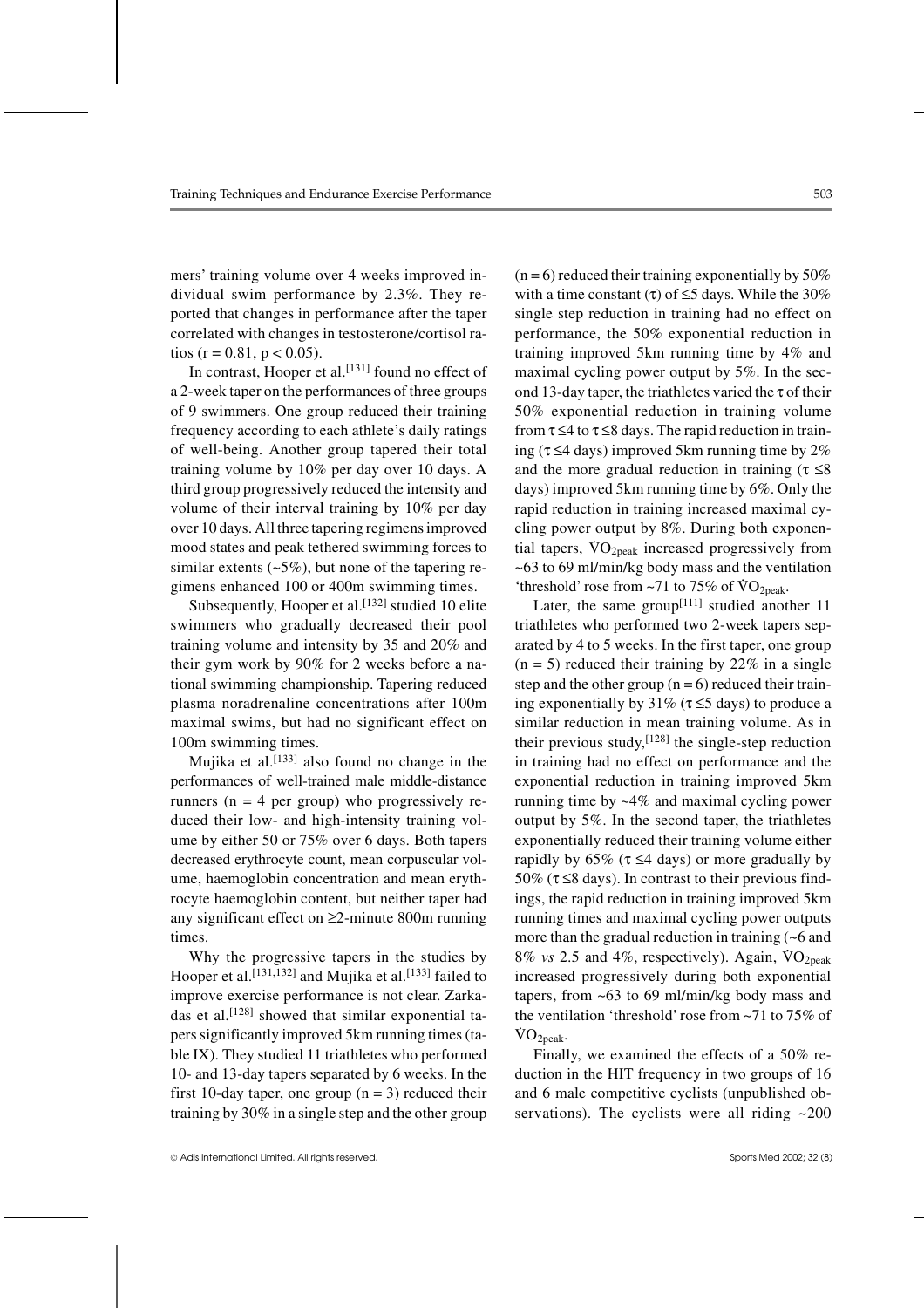km/wk and had  $W_{\text{peak}}$  values of ~400W or 5 to 6 W/kg. Before any intervention, each cyclist performed three ~150-minute simulated 100km time trials  $(TT_{100})$  on his own bicycle attached to a Kingcycle**<sup>1</sup>** air-braked ergometer, as described by Palmer et al.<sup>[134]</sup> Pre-trial  $TT_{100}$  rides were separated by 4 to 7 days and were designed to introduce the cyclists to the test and ensure that their athletic performance was consistent. To simulate the variable power demands of road cycle racing,<sup>[134]</sup> TT<sub>100</sub> rides included 1km sprints after 10, 32, 52, 72 and 99km and 4km sprints after 20, 40, 60 and 80km. Schabort et al.<sup>[135]</sup> showed that individual cyclists'  $(n = 8)$  coefficients of variation in three  $TT_{100}$  performances were 1.7%, with a 95% confidence interval of 1.1 to 2.5%. Corresponding coefficients of variation in the mean 1km and 4km sprint times were 1.9 and 2.0%, respectively.

After the three pre-trial  $TT_{100}$  rides and a determination of  $W_{peak}$ , as described by Hawley and Noakes,  $[82]$  some cyclists (n = 8 and 6) replaced  $\approx$  20% of their  $\approx$  200 km/wk endurance training with six HIT sessions over ~3 weeks. HIT sessions consisted of three to four 15-minute rides at 70% of  $W_{peak}$  (or ~90% of peak heart rate) separated by 5-minute rests. After the first three HIT sessions, the cyclists performed a further  $W_{peak}$  test and the exercise intensity of subsequent HIT sessions was increased to 70% of the new (higher)  $W_{peak}$  value. Within 4 days of the sixth HIT session, the cyclists performed a post-HIT  $W_{peak}$  test and  $TT_{100}$  ride and then reduced their HIT frequency by 50% for 2 or 3 weeks, while maintaining their endurance training. During the 2- or 3-week tapers,  $TT_{100}$  rides were repeated 3 days after each HIT session at weekly intervals to monitor the time-course of the effects of a 50% reduction in HIT on cycling performance. Eight control cyclists, who continued their endurance training, also repeated six  $TT_{100}$ rides and two of the  $W_{peak}$  tests at equivalent intervals. The control cyclists' constant performances and their individual coefficients of variation (in parenthesis) in mean 1 and 4km sprint speeds and in overall  $TT_{100}$  cycling speeds were  $42.9 \pm 2.7$  km/h  $(7.4 \pm 1.3\%)$ ,  $39.6 \pm 2.8$  km/h $(5.8 \pm 2.8\%)$  and 37.4  $\pm$  2.5 km/h (3.1  $\pm$  1.3%). These individual coefficients of variation in cycling speeds during the time-trial rides were considerably less than the corresponding  $4.6 \pm 2.7\%$  individual coefficients of variation in  $W_{peak}$  values.

Whereas 4- to 5-minute rides at 80 to 85% of  $W_{peak}$  increased TT<sub>40</sub> cycling speeds at ~75% of Wpeak by 3.0 to 3.5% (table VII), 15-minute rides at 70% of  $W_{peak}$  had no immediate effect on  $TT_{100}$ performances at ~60% of  $W_{peak}$  (table X).  $TT_{100}$ performances were only significantly improved when the frequency of HIT was subsequently reduced to 50% for 3 weeks (table X). A 50% reduction in HIT over 1, 2 and 3 weeks improved  $TT_{100}$ performances by ~4, 6 and 1.5%, respectively, and a subsequent return to only endurance training for 6 weeks decreased  $TT_{100}$  performances by ~1%.

Peak improvements in  $TT_{100}$  performances after 2 weeks of a 50% reduction in HIT frequency were due to the cyclists being able to sustain significantly higher absolute and relative work rates during the time trials. Two weeks of a 50% reduction in HIT frequency increased the absolute power outputs during the  $TT_{100}$  rides from 230 to 240W to 260 to 270W and the relative sustained power outputs from 58 to 65% to 66 to 71% of pre-HIT  $W_{\text{peak}}$ values. Again, faster  $(-41 \text{ vs } 39 \text{ km/h})$  TT<sub>100</sub> cycling speeds after the 2-week taper were more closely related to the cyclists' ability to sustain higher percentages of  $W_{peak}$  than to their modest  $(-390 \text{ vs } 380 \text{W})$  improvements in W<sub>peak</sub> values (r  $= 0.55$  *vs*  $-0.10$ ). HIT plus a 2-week taper had little effect on the cyclists' repeated 1 and 4km sprint performances in the  $TT_{100}$  rides. During the 2-week taper, mean 1 and 4km sprint speeds rose only from  $\sim$ 43.5 to 45.6 km/h and from  $\sim$ 40.2 to 41.6 km/h, respectively. Greater (~2.1 *vs* 1.4 km/h) improvements in mean 1km sprint speeds than in 4km sprint speeds were largely due to significant increases in the speeds of the most rapid, first and last 1km sprints. Between those sprints, the cyclists' pacing

**<sup>1</sup>** Use of tradenames is for product identification only and does not imply endorsement.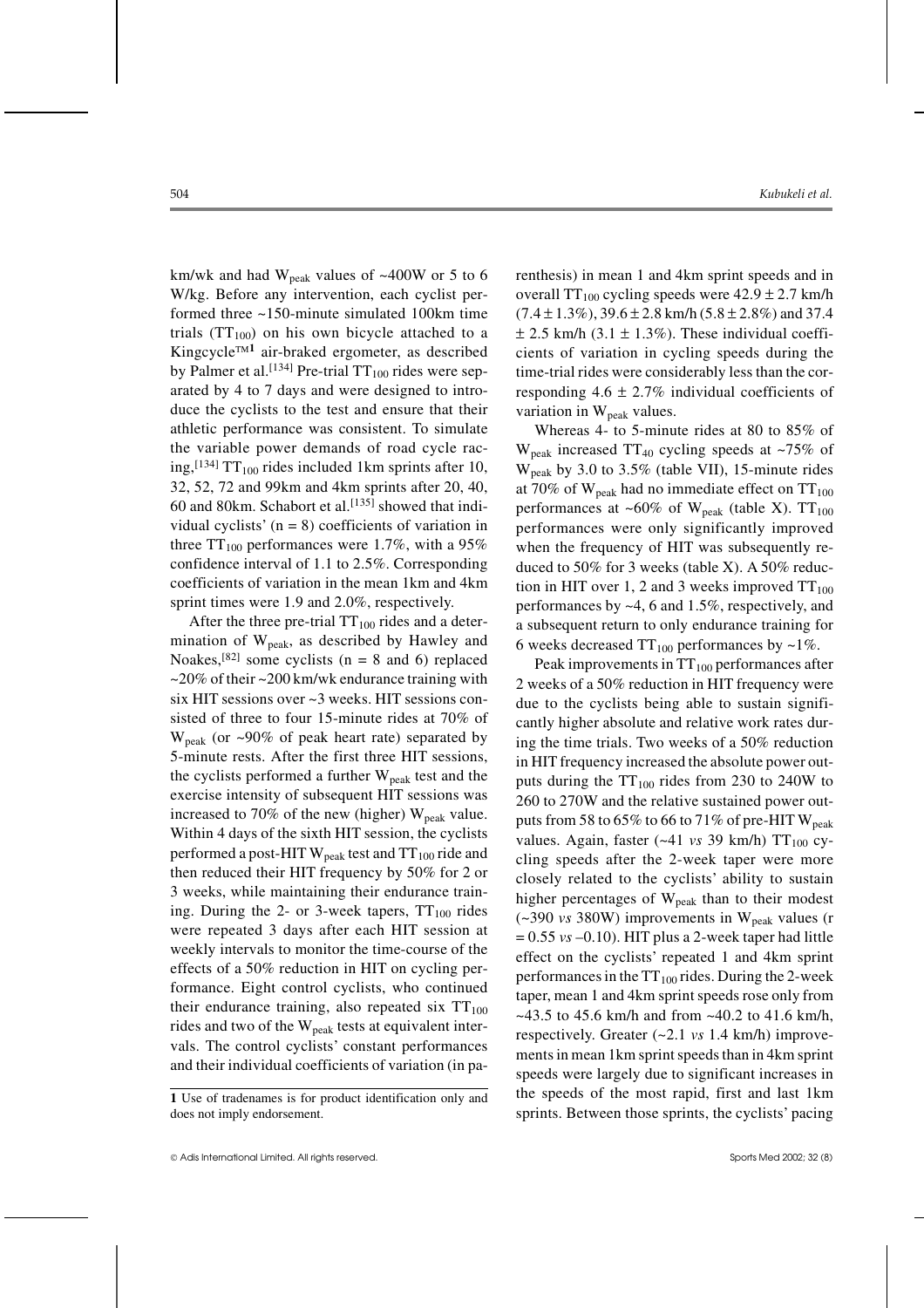| HIT sessions $\times$ duration of training/ taper | n | $TT100$ performance       | W <sub>peak</sub>         |
|---------------------------------------------------|---|---------------------------|---------------------------|
| 6 sessions in 3wk                                 | 8 | $\leftrightarrow$ (2.8%)  | $\leftrightarrow$ (1.1%)  |
| 50% $\downarrow \times$ 1wk                       |   | $\uparrow$ (5.4%)         | Not determined            |
| 50% $\downarrow$ × 2nd wk                         |   | (7.3%)                    | $\leftrightarrow$ (1.2%)  |
| 6 sessions in 3wk                                 | 6 | $\leftrightarrow$ (1.0%)  | $\leftrightarrow$ (1.3%)  |
| 50% $\downarrow \times$ 1 wk                      |   | $\leftrightarrow$ (2.5%)  | Not determined            |
| 50% $\downarrow$ $\times$ 2nd wk                  |   | (4.6%)                    | $\uparrow$ (4.1%)         |
| 50% $\downarrow \times$ 3rd wk                    |   | $\leftrightarrow$ (1.6%)  | Not determined            |
| 100% $\downarrow \times$ 6wk                      |   | $\leftrightarrow$ (-1.0%) | $\leftrightarrow$ (-1.2%) |

Table X. Effects of high-intensity interval training (HIT)<sup>a</sup> on simulated 100km cycling time trials (TT<sub>100</sub>)<sup>b</sup> and peak sustained power outputs ( $W<sub>peak</sub>$ ) performance in already well-trained cyclists<sup>c</sup>

a HIT consisted of 3-4 sets of 15-min rides at 70% of W<sub>peak</sub> (~90% of peak heart rate) separated by a 5 min recovery.

b TT<sub>100</sub> rides were 2:20-2:40 h:min, containing  $5 \times 1$ km and  $4 \times 4$ km sprints.

c Values are unpublished data.

**n** = number of participants; ↑ indicates significant increases; ↓ indicates reduction in training;  $\leftrightarrow$  indicates unchanged.

strategy was similar to that before HIT plus a 2 week taper.

#### **6. Conclusion**

This review suggests that ≥6 HIT sessions consisting of eight 4- to 5-minute rides at 80 to 85% of  $W_{peak}$  are sufficient to maximally improve endurance performances in events where the athletes compete at  $\sim 80\%$  of W<sub>peak</sub>. Six HIT sessions consisting of twelve 30-second sprints at 175% of  $W<sub>peak</sub>$  may also help to improve endurance performance. Apparently different adaptations to HIT at 85 and 175% of  $W_{peak}$  raise an interesting question of whether an athlete's ability to resist fatigue at high work rates might be further improved by both types of training. Another question is whether an optimum duration of a taper is influenced by preceding training intensity and percentage reduction in training volume. Athletes training at higher,  $>70\%$  of W<sub>peak</sub>, intensities for  $>1$  hour per session 3 to 4 times a week, require roughly 2 weeks to fully recover from exhaustive exercise while maximising the benefits of training before a competition. Conversely, competitors who reduce the frequency and volume of HIT by >50% may need to shorten their taper to prevent a loss of fitness. Although these questions have not been fully investigated, exercise physiologists and coaches can further benchmark their athletes' training and taper practices while acknowledging the variations in individual responses to training stimuli.

#### **Acknowledgements**

The authors would like to thank the Medical Research Council of South Africa, and the University of Cape Town Post-Graduate Scholarship's office.

#### **References**

- 1. Foster C, Costill D, Daniels J, et al. Skeletal muscle enzyme activity and  $\dot{V}O_{2max}$  in relation to distance running performance. Eur J Appl Physiol 1978; 39: 73-80
- 2. Hardman A, Williams C, Wooton S. The influence of short-term endurance training on maximum oxygen uptake, submaximum endurance and the ability to perform brief, maximal exercise. J Sports Sci 1986; 4: 109-16
- 3. Green H, Jones S, Ball-Burnett M, et al. Early muscular and metabolic adaptations to prolonged exercise training in humans. J Appl Physiol 1991; 70: 2032-8
- 4. Gollnick P, Armstrong R, Saltin R, et al. Effects of training on enzyme activity and fiber composition of human skeletal muscle. J Appl Physiol 1973; 34: 107-11
- 5. Ingjer F. Effects of endurance training on muscle fibre ATPase activity, capillary supply, and mitochondrial content in man. J Physiol (Lond) 1979; 294: 419-22
- 6. Saltin B, Gollnick P. Skeletal muscle adaptability: significance for metabolism and performance. In: Peachey L, Adrian R, Giegar S, editors. Handbook of physiology. Bethesda (MD): American Physiology Society, 1983: 555-631
- 7. Gollnick P. Metabolic regulation in skeletal muscle: influence of endurance training as exerted by mitochondrial protein concentration. Acta Physiol Scand 1986; 128: 53-66
- 8. Griewe J, Hickner R, Hansen P, et al. Effects of endurance exercise training on muscle glycogen accumulation in humans. J Appl Physiol 1999; 87: 222-6
- 9. McKenna M, Schmidt T, Hargreaves M, et al. Sprint training increases human skeletal muscle Na+-K+ ATPase concentra-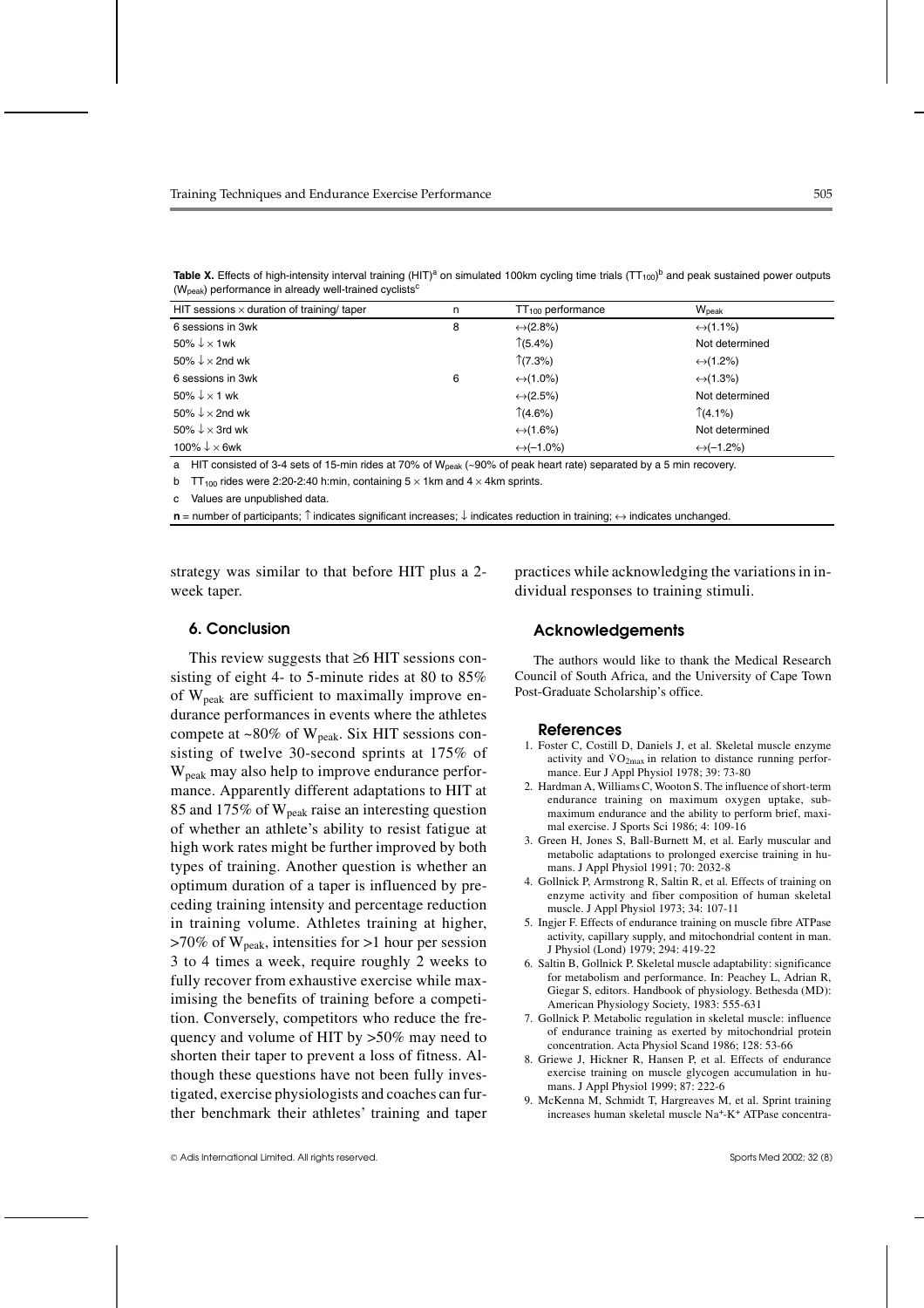tion and improves  $K^+$  regulation. J Appl Physiol 1993: 75: 173-80

- 10. Madsen K, Franch J, Clausen T. Effects of intensified endurance training on the concentration of Na+,K+-ATPase and Ca2+- ATPase in human skeletal muscle. Acta Physiol Scand 1994;  $150 \cdot 251 - 8$
- 11. Green H, Dahly A, Shoemaker K, et al. Serial effects of highresistance and prolonged endurance training on Na+K+ pump concentration and enzymatic activities in human vastus lateralis. Acta Physiol Scand 1999; 165: 177-84
- 12. Holloszy J. Adaptation of skeletal muscle to endurance exercise. Med Sci Sports Exerc 1975; 7: 155-64
- 13. Hamel P, Simoneau J, Lortie G, et al. Heredity and muscle adaptation to endurance training. Med Sci Sports 1986; 8: 690-6
- 14. Henriksson J. Training induced adaptations of skeletal muscle and metabolism during submaximal exercise. J Physiol (Lond) 1977; 270: 661-75
- 15. Benzi G. Endurance training and enzymatic activities in skeletal muscle. In: DiPrampero PE, Poortsmans JR, editors. Physiological chemistry of exercise and training. Basel: Karger, 1981: 165-74
- 16. Holloszy J, Coyle E. Adaptations of skeletal muscle to endurance exercise and their metabolic consequences. J Appl Physiol 1984; 56: 831-8
- 17. Green H, Reichmann H, Pette D. Fibre type specific transformation in the enzyme activity pattern of rat vastus lateralis muscle by prolonged endurance training. Pflugers Arch 1983; 399: 216-22
- 18. Green H, Helyar R, Ball-Burnett R, et al. Metabolic adaptations to training precede changes in muscle mitochondrial capacity. J Appl Physiol 1992; 72: 484-91
- 19. Sahlin K, Henriksson J. Buffer capacity and lactate accumulation in skeletal muscle of trained and untrained men. Acta Physiol Scand 1984; 122: 331-9
- 20. MacRae H, Noakes T, Dennis S. Role of decreased carbohydrate oxidation on slower rises in ventilation with increasing exercise intensity after training. Eur J Appl Physiol 1995; 71: 523- 9
- 21. Spengler C, Roos M, Laube S, et al. Decreased exercise blood lactate concentrations after respiratory endurance training in humans. Eur J Appl Physiol 1999; 79: 299-305
- 22. Hickner R, Fisher J, Hansen P, et al. Muscle glycogen accumulation after endurance exercise in trained and untrained individuals. J Appl Physiol 1997; 83: 897-903
- 23. Gorostiaga E, Walter C, Foster C, et al. Uniqueness of interval and continuous training at the same maintained exercise intensity. Eur J Appl Physiol 1991; 63: 101-719
- 24. Fournier M, Ricci R, Taylor A, et al. Skeletal muscle adaptation in adolescent boys: sprint and endurance training and detraining. Med Sci Sports Exerc 1982; 14: 453-6
- 25. Cadefau J, Casademont J, Grau JM, et al. Biochemical and histochemical adaptation to sprint training in young athletes. Acta Physiol Scand 1990; 140: 341-51
- 26. Hellsten Y, Apple F, Sjodin B. Effects of sprint training on activities of antioxidant enzymes in human skeletal muscle. J Appl Physiol 1996; 81: 1484-7
- 27. Jacobs I, Esbjornsson M, Sylven C, et al. Sprint training effects on muscle myoglobin, enzymes, fiber types, and blood lactate. Med Sci Sports Exerc 1987; 19: 368-74
- 28. Costill D, Coyle E, Fink W, et al. Adaptation in skeletal muscle following strength training. J Appl Physiol 1979; 46: 96-9
- 29. Dawson B, Fitzsimons M, Green S, et al. Changes in performance, muscle metabolites, enzymes and fibre types after short sprint training. Eur J Appl Physiol 1998; 78: 163-9
- 30. Linossier M, Denis C, Dormois D, et al. Ergometric and metabolic adaptation to a 5-s sprint training program. Eur J Appl Physiol 1993; 67: 408-14
- 31. Linossier M, Dormois D, Geyssant A, et al. Performance and fibre characteristics of human skeletal muscle during short sprint training and detraining on a cycle ergometer. Eur J Appl Physiol 1997; 75: 491-8
- 32. MacDougall J, Hicks A, MacDonald J, et al. Muscle performance and enzymatic adaptations to sprint interval training. J Appl Physiol 1998; 84: 2138-42
- 33. Roberts A, Billiter R, Howald H. Anaerobic muscle enzyme changes after interval training. Int J Sports Med 1982; 3: 18-21
- 34. Saltin B, Nazar K, Costill D, et al. The nature of the training response; peripheral and central adaptations to one-legged exercise. Acta Physiol Scand 1976; 96: 289-305
- 35. Sharp R, Costill D, Fink W, et al. Effects of eight weeks of bicycle ergometer sprint training on human muscle buffer capacity. Int J Sports Med 1986; 7: 13-7
- 36. Simoneau J, Lortie G, Boulay M, et al. Effects of two highintensity intermittent training programs interspaced by detraining on human skeletal muscle and performance. Eur J Appl Physiol 1987; 56: 516-21
- 37. Thorstensson A, Sjodin B, Karlsson B, et al. Enzyme activities and muscle strength after sprint training in man. Acta Physiol Scand 1975; 94: 313-8
- 38. Hawley J, Hopkins W. Aerobic glycolytic and aerobic lipolytic power systems: a new paradigm with implications for endurance and ultraendurance training. Sports Med 1995; 19: 240-50
- 39. Hopkins W, Hawley JA, Burke L. Design and analysis of research on sport performance enhancement. Med Sci Sports Exerc 1999; 31: 472-85
- 40. Stepto N, Hawley JA, Dennis SC, et al. Effects of different interval-training programs on cycling time-trial performance. Med Sci Sports Exerc 1999; 31: 736-41
- 41. Hawley J, Stepto N. Adaptations to training in endurance cyclists: implications for performance. Sports Med 2001; 31: 511-20
- 42. Allemeier C, Fry A, Johnson P, et al. Effects of sprint cycle training on human skeletal muscle. J Appl Physiol 1994; 77: 2385-90
- 43. Kernell D. Muscle regionalization. Can J Appl Physiol 1998; 23: 1-22
- 44. Blomstrand E, Ekblom B. The needle biopsy technique for fibre type determination in human skeletal muscle: a methodological study. Acta Physiol Scand 1982; 116: 437-42
- 45. Esbjornsson M, Hellsten-Westing Y, Balsom PD, et al. Muscle fibre type changes with sprint training: effects of training pattern. Acta Physiol Scand 1993; 149: 245-6
- 46. Harridge S, Bottinelli R, Canepari M, et al. Sprint training, *in vitro* and *in vivo* muscle function, and myosin heavy chain expression. J Appl Physiol 1998; 84: 442-9
- 47. Pilegaard H, Domino K, Noland T, et al. Effects of high-intensity training on lactate/H+ transport capacity in human skeletal muscle. Am J Physiol 1999; 276: E255-61
- 48. Simoneau J, Lortie G, Boulay M, et al. Human skeletal muscle fibre type alteration with high-intensity intermittent training. Eur J Appl Physiol 1985; 54: 250-3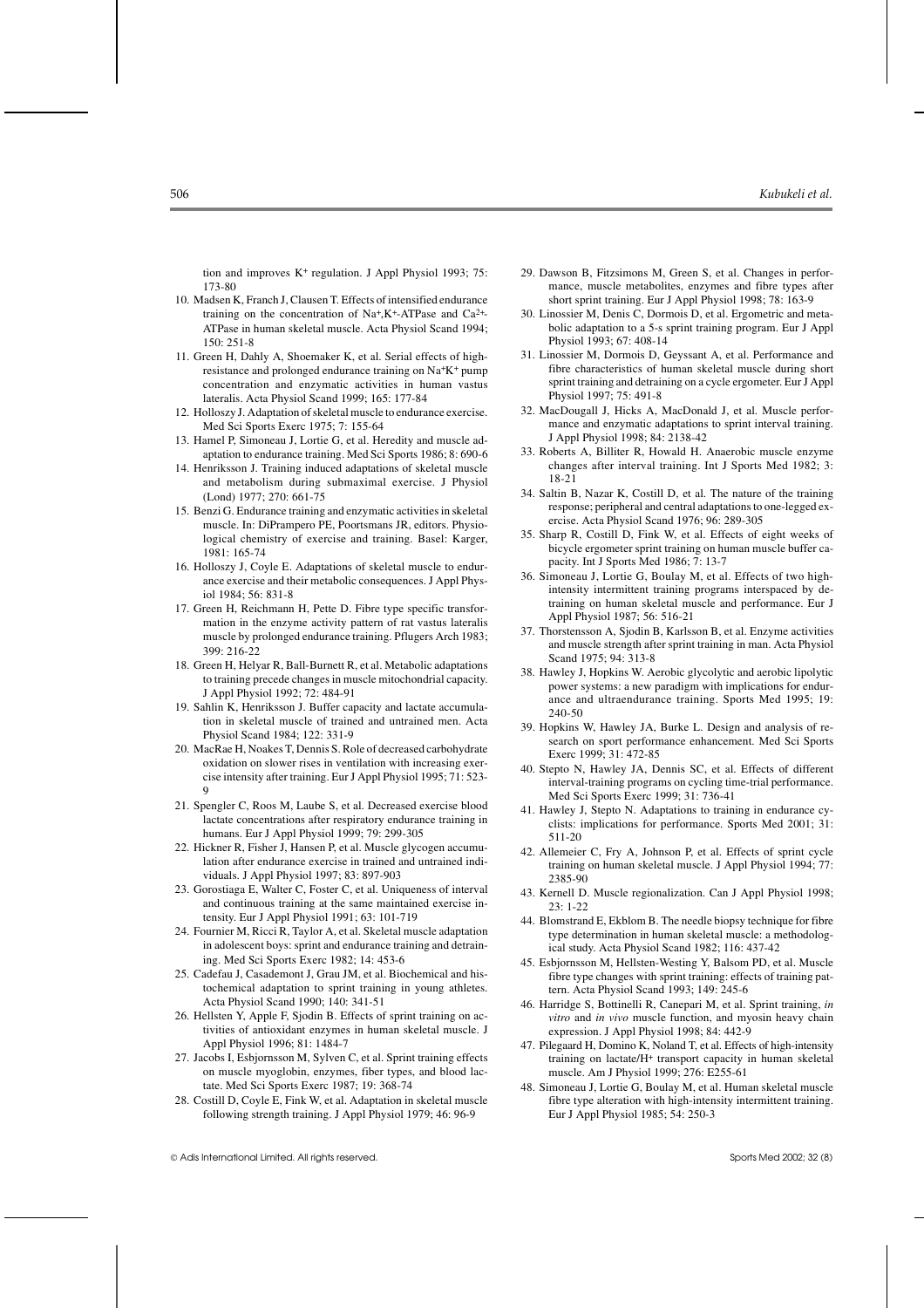- 49. Andersen J, Klitgaard H, Saltin B. Myosin heavy chain isoforms in single fibres from m. vastus lateralis of sprinters: influence of training. Acta Physiol Scand 1994; 151: 135-42
- 50. Jansson E, Esbjornsson M, Holm I, et al. Increase in the proportion of fast-twitch muscle fibres by sprint training in males. Acta Physiol Scand 1990; 140: 359-63
- 51. Green H, Grange F, Chin E, et al. Exercise induced decreases in sarcoplasmic reticulum Ca<sup>++</sup> ATPase activity attenuated by high-resistance training. Acta Physiol Scand 1998; 164: 141-6
- 52. Hunter S, Thompson M, Ruell P, et al. Human skeletal sarcoplasmic reticulum Ca2+ uptake and muscle function with aging and strength training. J Appl Physiol 1999; 86: 1858-65
- 53. McKenna M. Effects of training on potassium homeostasis during exercise. J Mol Cell Cardiol 1996; 27: 941-9
- 54. Fitts R. Muscle fatigue: the cellular aspects. Am J Physiol 1996; 24: S9-13
- 55. Parkhouse W, McKenzie D, Hochachka P, et al. Buffering capacity in deproteinised human vastus lateralis muscle. J Appl Physiol 1985; 58: 14-7
- 56. Inbar O, Kaiser P, Tesch P. Relationships between leg muscle fiber type distribution and leg exercise performance. Int J Sports Med 1981; 2: 154-9
- 57. Sadoyama T, Masuda T, Miyata H, et al. Fibre conduction velocity and fibre composition in human vastus lateralis. Eur J Appl Physiol 1988; 57: 761-71
- 58. Mannion A, Jakeman P, Willan P. Skeletal muscle buffer value, fibre type distribution and high intensity exercise performance in man. Exp Physiol 1995; 80: 89-101
- 59. Hautier C, Linossier MT, Belli A, et al. Optimal velocity for maximal power production in non-isokinetic cycling is related to muscle fibre type composition. Eur J Appl Physiol 1996; 74: 114-8
- 60. Boulay M, Lortie G, Simoneau J, et al. Sensitivity of maximal aerobic power and capacity to anaerobic training is partly genotype dependent. In: Malina R, Bouchard C, editors. Sport and human genetics. Champaign (IL): Human Kinetics, 1985: 173-82
- 61. Bouchard C, Dionne F, Simoneau J, et al. Genetics of aerobic and anaerobic performance. Exerc Sports Sci Rev 1992; 20: 27-58
- 62. Weston A, Wilson GR, Noakes TD, et al. Skeletal muscle buffering capacity is higher in the superficial vastus than in the soleus of spontaneously running rats. Acta Physiol Scand 1996; 157: 211-6
- 63. Bell G, Wenger H. The effect of one-legged sprint training on intramuscular pH and non-bicarbonate buffering capacity. Eur J Appl Physiol 1988; 58: 158-64
- 64. Nevill M, Boobis L, Brooks S, et al. Effect of training on muscle metabolism during treadmill sprinting. J Appl Physiol 1989; 67: 2376-82
- 65. Mannion A, Jakeman P, Willan P. Effects of isokinetic training of the knee extensors on high-intensity exercise performance and skeletal muscle buffering. Eur J Appl Physiol 1994; 68: 356-61
- 66. McDermott J, Bonen A. Endurance training increases skeletal muscle lactate transport. Acta Physiol Scand 1993; 147: 323-7
- 67. Pilegaard H, Juel C, Wibrand F. Lactate transport studied in sarcolemmal giant vesicles: effect of training. Am J Physiol 1993; 264: E156-60
- 68. Baker S, McCullagh KJ, Bonen A. Training intensity-dependent and tissue specific increases in lactate uptake and MCT1 in heart and muscle. J Appl Physiol 1998; 84: 987-94
- 69. Pilegaard H, Bangsbo J, Richter E, et al. Lactate transport studied in sarcolemmal giant vesicles: relation to training status. J Appl Physiol 1994; 77: 1858-62
- 70. Bonen A, McCullagh KJ, Putman C, et al. Short-term training increases human muscle MCT1 and femoral venous lactate in relation to muscle lactate. Am J Physiol 1998; 274: E102-7
- 71. Evertsen F, Medbo JI, Jebens E, et al. Hard training for 5 months increases Na+-K+ pump concentration in skeletal muscle of cross-country skiers. Am J Physiol 1997; 272: R1417-24
- 72. Green H, Chin E, Ball-Burnett M, et al. Increases in human skeletal muscle Na+ K+ATPase concentration with short-term training. Am J Physiol 1993; 264: 1538-41
- 73. McKenna M, Heigenhauser G, McKelvie R, et al. Sprint training enhances ionic regulation during intense exercise in men. J Physiol (Lond) 1997; 15: 687-702
- 74. Acevedo E, Goldfarb AH. Increased training intensity effects on plasma lactate, ventilatory threshold, and endurance. Med Sci Sports Exerc 1989; 21: 563-8
- 75. Costill D. The relationship between selected physiological variables and distance running performance. J Sports Med Phys Fitness 1976; 7: 610-6
- 76. Daniels J, Yarbrough R, Foster C. Changes in  $\sqrt[3]{O_{2max}}$  and running performance with training. Eur J Appl Physiol 1978; 39: 249-54
- 77. Martin D, Vroon DH, May DF, et al. Physiological changes in male distance runners' training. Phys Sports Med 1986; 14: 152-71
- 78. Costill D, Flynn M, Kirwan J, et al. Effects of repeated days of intensified training on muscle glycogen and swimming performance. Med Sci Sports Exerc 1988; 20: 249-54
- 79. Westgarth-Taylor C, Hawley JA, Rickard S, et al. Metabolic and performance adaptations to interval training in endurancetrained cyclists. Eur J Appl Physiol 1997; 75: 298-304
- 80. Lindsay F, Hawley JA, Myburgh KH, et al. Improved athletic performance in highly trained cyclists after interval training. Med Sci Sports Exerc 1996; 28: 1427-34
- 81. Weston A, Myburgh K, Lindsay F, et al. Skeletal muscle buffering capacity and endurance performance after high-intensity interval training by well-trained cyclists. Eur J Appl Physiol 1997; 75: 7-13
- 82. Hawley J, Noakes TD. Peak power output predicts maximal oxygen uptake and performance time in trained cyclists. Eur J Appl Physiol 1992; 65: 79-83
- 83. Palmer G, Dennis SC, Noakes TD, et al. Assessment of the reproducibility of performance testing on an air-braked cycle ergometer. Int J Sports Med 1996; 17: 293-8
- 84. Hawley J, Myburgh KH, Noakes TD, et al. Training techniques to improve fatigue resistance and endurance performance. J Sports Sci 1997; 15: 325-33
- 85. Coyle E, Feltner ME, Kautz SA, et al. Physiological and biomechanical factors associated with elite endurance cycling performance. Med Sci Sports Exerc 1991; 23: 93-107
- 86. Coetzer P, Noakes TD, Sanders BB, et al. Superior fatigue resistance of elite black South African distance runners. J Appl Physiol 1993; 75: 1822-7
- 87. Peronnet F, Thibault G. Mathematical analysis of running performance and world records. J Appl Physiol 1989; 67: 453-65
- 88. Costill D, Thomason H, Roberts E. Fractional utilisation of the aerobic capacity during distance running. Med Sci Sports Exerc 1973; 5: 248-52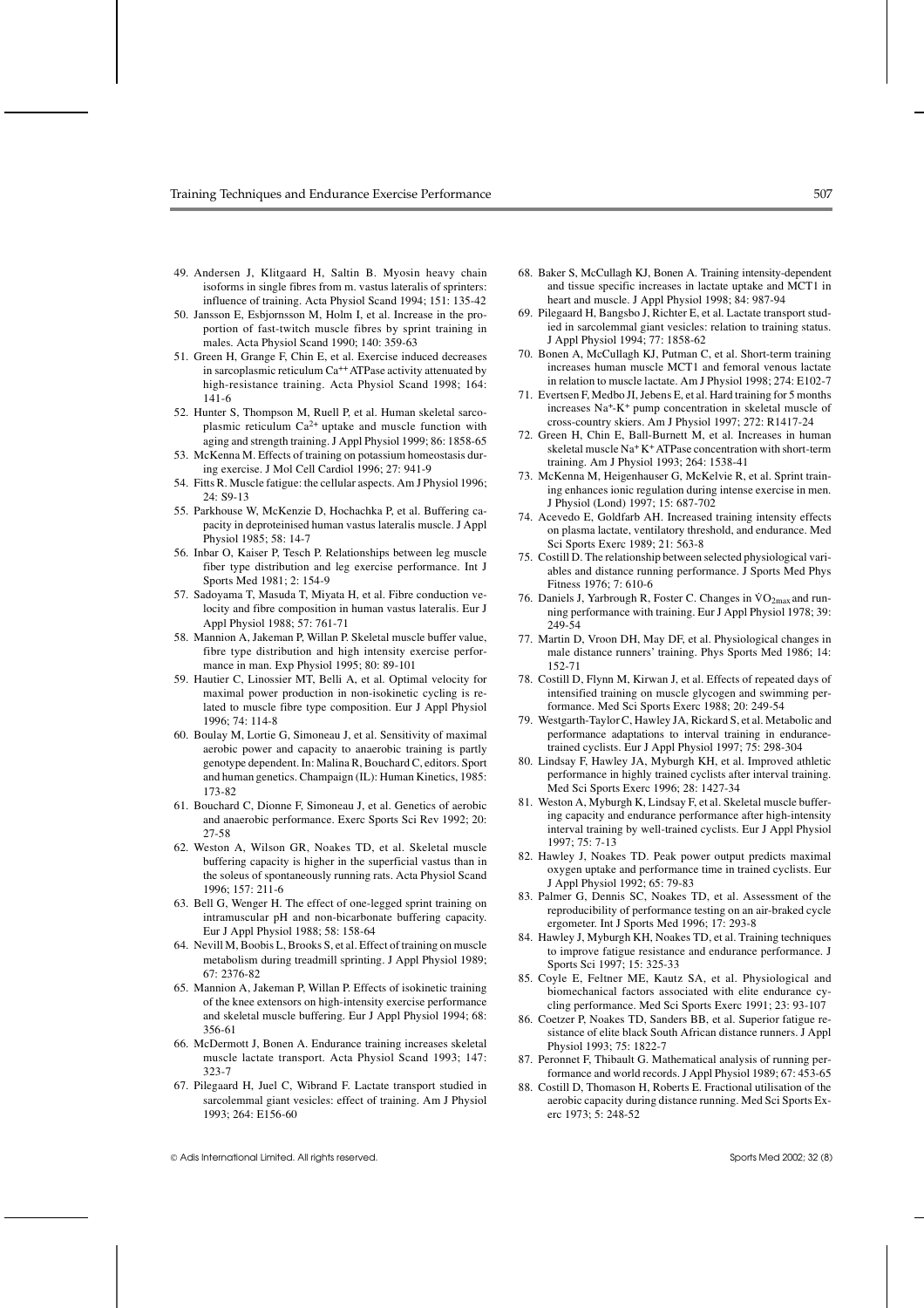- 89. Farrell P, Wilmore J, Coyle E, et al. Plasma lactate accumulation and distance running performance. Med Sci Sports Exerc 1979; 11: 338-4464
- 90. LaFontaine T, Londeree B, Spath W. The maximal steady-state versus selected running events. Med Sci Sports Exerc 1981; 13: 190-2
- 91. Sjodin B, Jacobs I. Onset of blood lactate accumulation and marathon running performance. Int J Sports Med 1981; 2: 202-9
- 92. Sjodin B, Jacobs I, Svendenhag J. Changes in the onset of blood lactate accumulation (OBLA) and muscle enzymes after training at OBLA. Eur J Appl Physiol 1982; 49: 45-57
- 93. Fukuba Y, Walsh M, Morton R, et al. Effect of endurance training on blood lactate clearance after maximal exercise. J Sports Sci 1999; 17: 239-48
- 94. Brooks G, Mercier J. Balance of carbohydrate and lipid utilization during exercise: the 'crossover' concept. J Appl Physiol 1994; 76: 2253-61
- 95. Hurley B, Nemeth P, Martin W, et al. Muscle triglyceride utilization during exercise: effects of training. J Appl Physiol 1986; 60: 562-7
- 96. MacRae H, Dennis SC, Bosch AN, et al. Effects of training on lactate production and removal during progressive exercise in humans. J Appl Physiol 1992; 72: 1649-562
- 97. Green H, Patla A. Maximal aerobic power: neuromuscular and metabolic considerations. Med Sci Sports 1992; 24: 38-46
- 98. Houston M, Thomson J. The response of endurance-adapted adults to intense anaerobic training. Eur J Appl Physiol 1977; 36: 207-13
- 99. Tabata I, Atomi Y, Kanehisa H, et al. Effect of high-intensity endurance training on isokinetic muscle power. Eur J Appl Physiol 1990; 60: 254-8
- 100. Martin D, Scifres J, Zimmerman S, et al. Effects of interval training and a taper on cycling performance and isokinetic leg strength. Int J Sports Med 1994; 15: 485-91
- 101. Kraemer W, Fleck SJ, Evans WJ. Strength training. Exerc Sport Sci Rev 1996; 24: 363-97
- 102. Hickson R, Dvorak B, Gorostiaga E, et al. Potential for strength and endurance training to amplify endurance performance. J Appl Physiol 1988; 65: 2285-90
- 103. Marcinik E, Potts J, Schlabach G, et al. Effects of strength training on lactate threshold and endurance performance. Med Sci Sports Exerc 1991; 23: 739-43
- 104. Bell G, Petersen S, Quinney H, et al. The effect of velocity-specific strength training on peak torque and anaerobic rowing power. J Sports Sci 1989; 7: 205-14
- 105. Tanaka H, Costill D, Thomas R, et al. Dry-land resistance training for competitive swimming. Med Sci Sports Exerc 1993; 25: 952-9
- 106. Neufer P. The effects of detraining and reduced training on the physiological adaptations to aerobic exercise training. Sports Med 1989; 8: 302-21
- 107. Houmard J. Impact of reduced training on performance in endurance athletes. Sports Med 1991; 12: 380-93
- 108. Houmard J, Johns RA. Effects of taper on swim performance: practical implications. Sports Med 1994; 17: 224-32
- 109. Mujika I. The influence of training characteristics and tapering on the adaptation in highly trained individuals: a review. Int J Sports Med 1998; 19: 439-46
- 110. Morton R. Modelling training and over-training. J Sports Sci 1997; 15: 335-40
- 111. Banister E, Carter JB, Zarkadas PC. Training theory and taper: validation in triathlon athletes. Eur J Appl Physiol 1999; 79: 182-91
- 112. Brynteson P, Sinning W. The effects of training frequencies on the retention of cardiovascular fitness. Med Sci Sports Exerc 1973; 5: 29-33
- 113. Hickson R, Rosenkoetter M. Reduced training frequencies and maintenance of increased aerobic power. Med Sci Sports Exerc 1981; 13: 13-6
- 114. Hickson R, Kanakis CJ, Davis J, et al. Reduced training duration effects on aerobic power, endurance, and cardiac growth. J Appl Physiol 1982; 53: 225-9
- 115. Hickson R, Foster C, Pollock M, et al. Reduced training intensities and loss of aerobic power, endurance, and cardiac growth. J Appl Physiol 1985; 58: 492-9
- 116. Wittig A, Houmard J, Costill D. Psychological effects during reduced training in distance runners. Int J Sports Med 1989; 10: 97-100
- 117. Wittig A, McConnell G, Costill D, et al. Psychological effects during reduced training volume and intensity in distance runners. Int J Sports Med 1992; 13: 497-9
- 118. Costill D, King D, Thomas R, et al. Effects of reduced training on muscular power in swimmers. Physician Sportsmed 1985; 13: 94-101
- 119. Coyle E, Martin W, Sinacore D, et al. Time course of loss of adaptations after stopping prolonged intense endurance training. J Appl Physiol 1984; 57: 1857-64
- 120. McConnell G, Costill DL, Widrick J, et al. Reduced training volume and intensity maintain aerobic capacity but not performance in distance runners. Int J Sports Med 1993; 14: 33-7
- 121. Shepley B, MacDougall J, Cipriana N, et al. Physiological effects of tapering in highly trained athletes. J Appl Physiol 1992; 72: 706-11
- 122. Houmard J, Scott BK, Justice CL, et al. The effects of taper on performance in distance runners. Med Sci Sports Exerc 1994; 26: 624-31
- 123. Neufer P, Costill D, Fielding R, et al. Effect of reduced training on muscular strength and endurance in competitive swimmers. Med Sci Sports Exerc 1987; 19: 486-90
- 124. Houmard J, Costill DL, Mitchell J, et al. Reduced training maintains performance in distance runners. Int J Sports Med 1990; 11: 46-52
- 125. Johns R, Houmard JA, Kobe RW, et al. Effects of taper on swim power, stroke distance, and performance. Med Sci Sports Exerc 1992; 24: 1141-6
- 126. Houmard J, Kirwan J, Flynn M, et al. Effects of reduced training on submaximal and maximal running responses. Int J Sports Med 1989; 10: 30-3
- 127. Neary J, Martin T, Reid D, et al. The effect of a reduced exercise during a taper program on performance and muscle enzymes of endurance cyclists. Eur J Appl Physiol 1992; 65: 30-6
- 128. Zarkadas P, Carter J, Banister E. Modelling the effects of taper on performance, maximal oxygen uptake, and the anaerobic threshold in endurance triathletes. Adv Exp Med Biol 1995; 393: 179-86
- 129. Mujika I, Busso T, Lacoste L, et al. Modeled responses to training and taper in competitive swimmers. Med Sci Sports Exerc 1996; 28: 251-8
- 130. Mujika I, Chatard JC, Padilla S, et al. Hormonal responses to training and its tapering off in competitive swimmers: relationships with performance. Eur J Appl Physiol 1996b; 74: 361-6